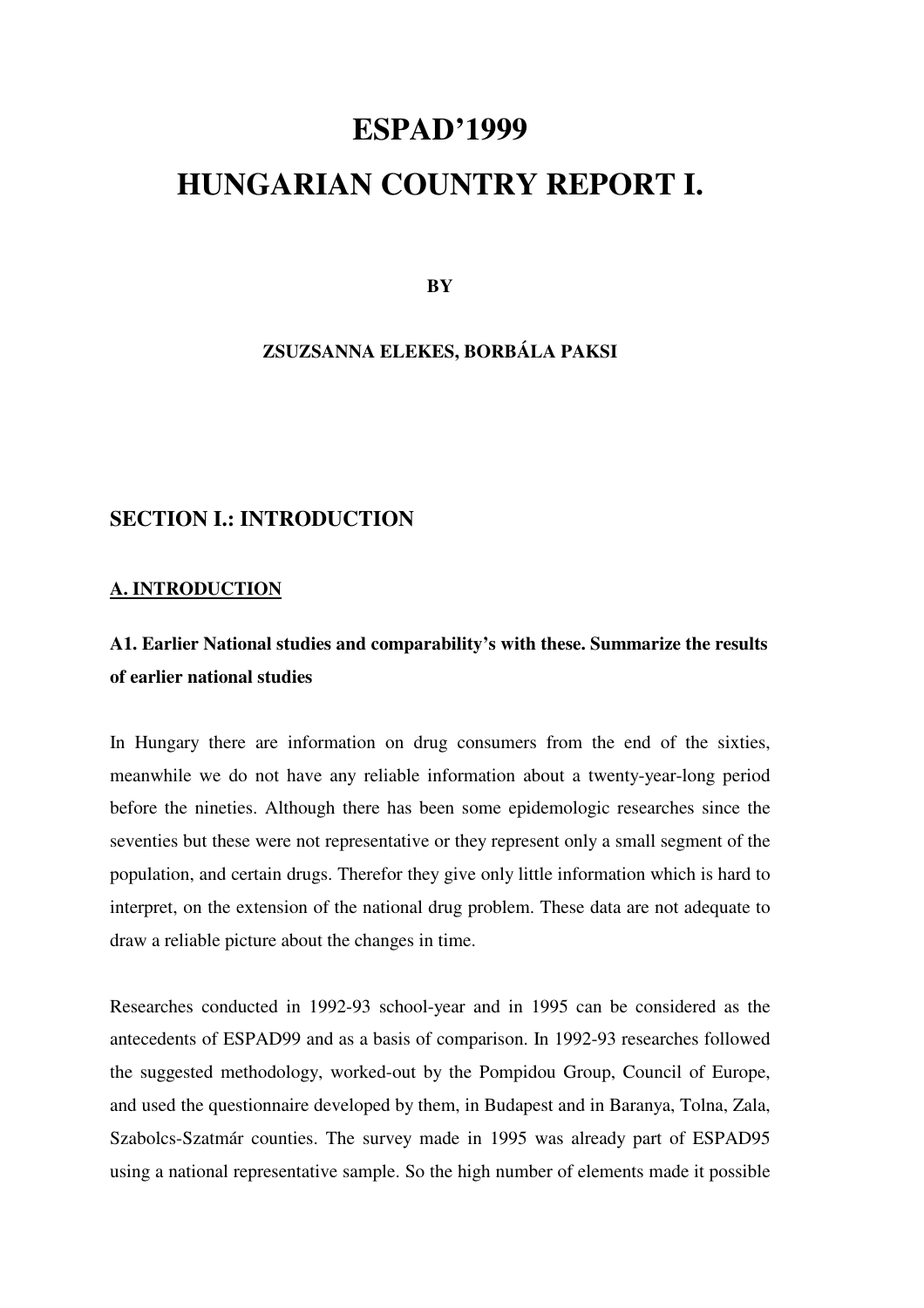to divide the data according to each county.

Sum of the researches conducted in Hungary in the nineties which are comparable with the results of ESPAD99.

| <b>Region</b>          | <b>Year of</b><br>research | basic mass                                                | size of the<br>sample |
|------------------------|----------------------------|-----------------------------------------------------------|-----------------------|
|                        |                            |                                                           | (students)            |
| <b>Budapest</b>        | 1992/93                    | representative of third year<br>secondary school students | 4518                  |
| <b>Baranya county</b>  | 1992/93                    | representative of all secondary<br>school students        | 4531                  |
| <b>Zalaegerszeg</b>    | 1992/93                    | representative of all secondary<br>school students        | 3918                  |
| <b>Tolna county</b>    | 1992/93                    | representative of all secondary<br>school students        | 3475                  |
| <b>Szabolcs county</b> | 1992/93                    | representative of town<br>secondary school students       | 1165                  |
| <b>Hungary</b>         | 1995                       | all second year secondary<br>school students              | 17085                 |

*The characteristics of the sample in each survey:* 

*Abstinence rate in 1992-93 and 1995* 

 $\overline{a}$ 

| <b>Sample</b> | never smoked<br>$\mathscr{G}_o$ | never drunk<br>$(\%)$ | never used licit<br>drugs $(\% )$ | never used<br>illicit drugs<br>$(\%)$ |
|---------------|---------------------------------|-----------------------|-----------------------------------|---------------------------------------|
| 1992-93       | 29-30                           | $7 - 15$              | 83-86                             | 88-93                                 |
| 1995          |                                 |                       | $85^{1}$                          | $90^2$                                |

 $<sup>1</sup>$  The number in the table shows the abuse of tranquillisers, sleeping pills, medicines containing opiats and the</sup> consumption of alcohol with medicines. The ESPAD result of tranquillisers and sedatives was 91,4% in 1995.

 $2$  The number in the table is based on the Hungarian index of illicit drugs' consumption which contains substances that are not mentioned in ESPAD (opiats, inhalants). The result based on ESPAD95 standards is 94,8%, the abstinence rate of inhalants is 97,4%.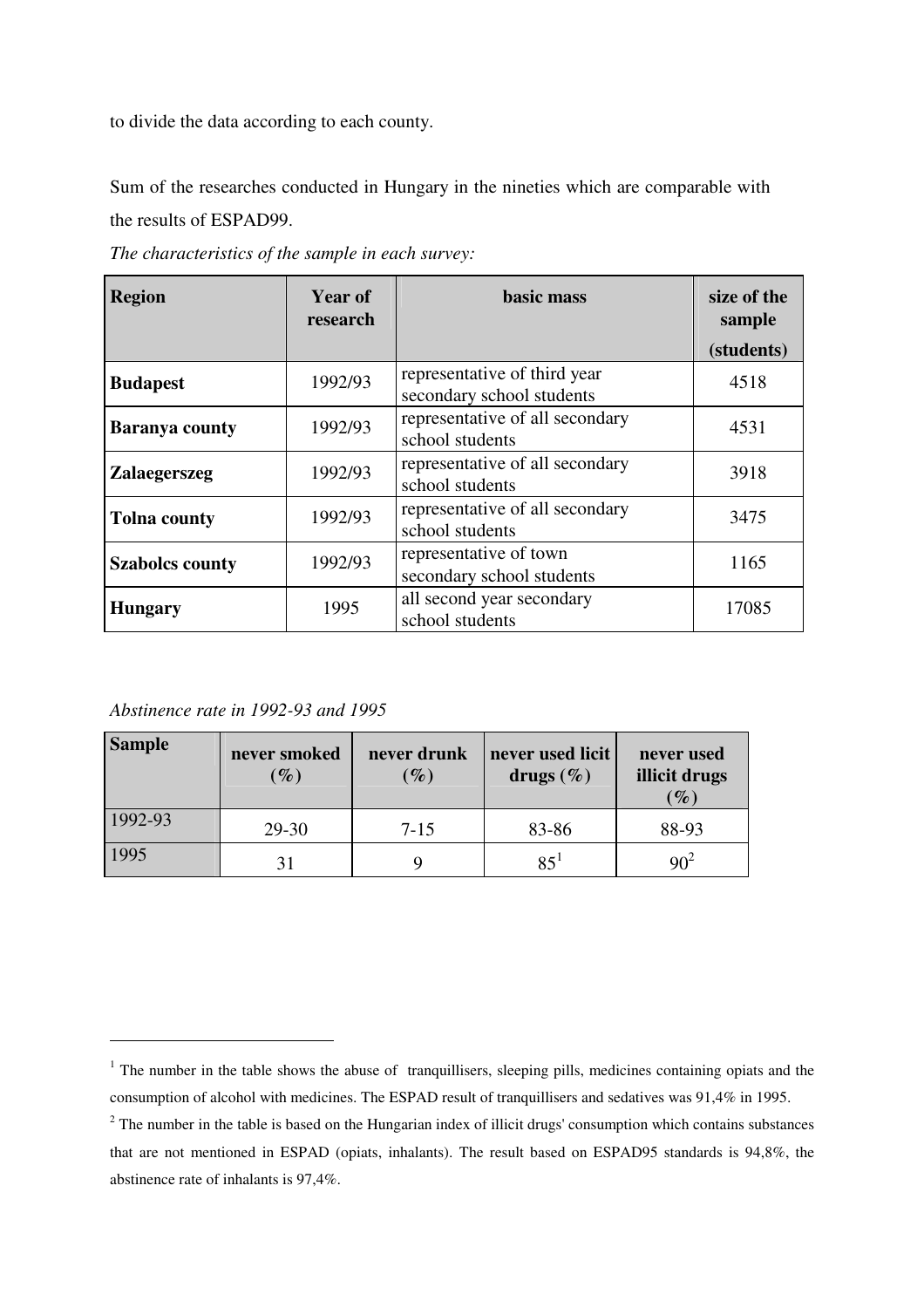# *Other characteristics of alcohol consumption:*

| <b>Sample</b> | had not drunk last<br>year $\%$ | had not drunk last<br>month $\%$ |
|---------------|---------------------------------|----------------------------------|
| 1992/93       | 11-21                           | 41-51                            |
| 1995          | 19                              | 50                               |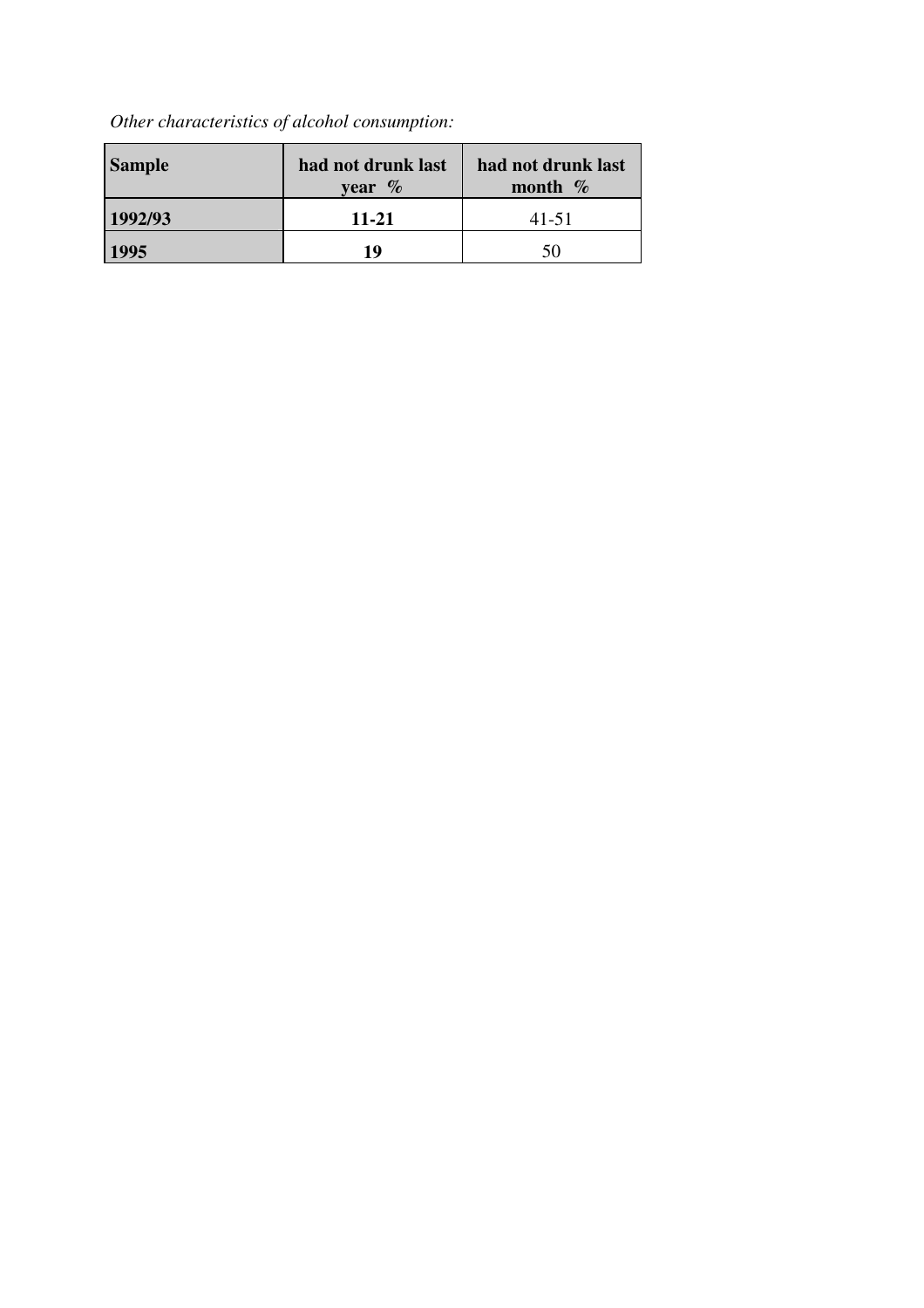*Summarizing the data of drug consumption is as follows:* 

| sample  | tranquillisers | sleeping<br>pills | medicines<br>containing opiates | total $%$ |
|---------|----------------|-------------------|---------------------------------|-----------|
| 1992/93 | $10-13$        | 4-6               | 5-7                             | 14-17     |
| 1995    |                |                   | 1 $\Omega^3$                    |           |

*Whole life prevalence rate of licit drugs:*

*Whole life prevalence of illicit drugs:*

| sample  | opiates<br>$\%$ | marijua   LSD<br>na<br>$\%$ | $\%$    | cocaine<br>$\%$ | $\%$ | amph.   inhalants   ecstasy   crack<br>$\%$ | $\%$                     | $\%$ | total<br>$\%$ |
|---------|-----------------|-----------------------------|---------|-----------------|------|---------------------------------------------|--------------------------|------|---------------|
| 1992/93 | $2 - 3$         | $2 - 6$                     | $0 - 2$ | $0 - 1$         | 1-3  | 1-3                                         | $\overline{\phantom{0}}$ |      | $7 - 12$      |
| 1995    |                 |                             |         |                 |      |                                             |                          |      |               |

According to the results of the survey conducted in Budapest and some of the counties in the 1992/93 school-year, and in 1995 on a national representative sample it can be stated that in the first half of the nineties in Hungary consumption of licit drugs (cigarette, alcohol, sleeping pills, tranquilizers) among sixteen-year-old secondary school students was rather high. It is true not only comparing national data of the drug groups but also in international context.

Seventy per cent of youngsters have already smoked in their lives. The scale of life prevalence rate in 1995 stayed below the level of 1992-93 but the rate of the regular smokers was higher than earlier.

Comparing the results of the surveys in 1992-93 and 1995 the rate of abstinent students was the same in Zala county, a bit higher in Budapest and in Szabolcs-Szatmár county, and lower in Baranya and Tolna county at the later period of time. The prevalence rate in the previous month, compared with the earlier results, showed reducing consumption of alcohol in every region except Baranya county.

Despite the decrease of alcohol consumption in 1995 the regularity of getting drunk was extremely high, its prevalence rate was 42,3%. But it must be mentioned that the results of Budapest show a moderately falling tendency ( in the case of other places we do not

 $\overline{a}$ 

<sup>&</sup>lt;sup>3</sup> Az 1995-ös érték a gyógyszer-alkohol együttes fogyasztásra vonatkozik.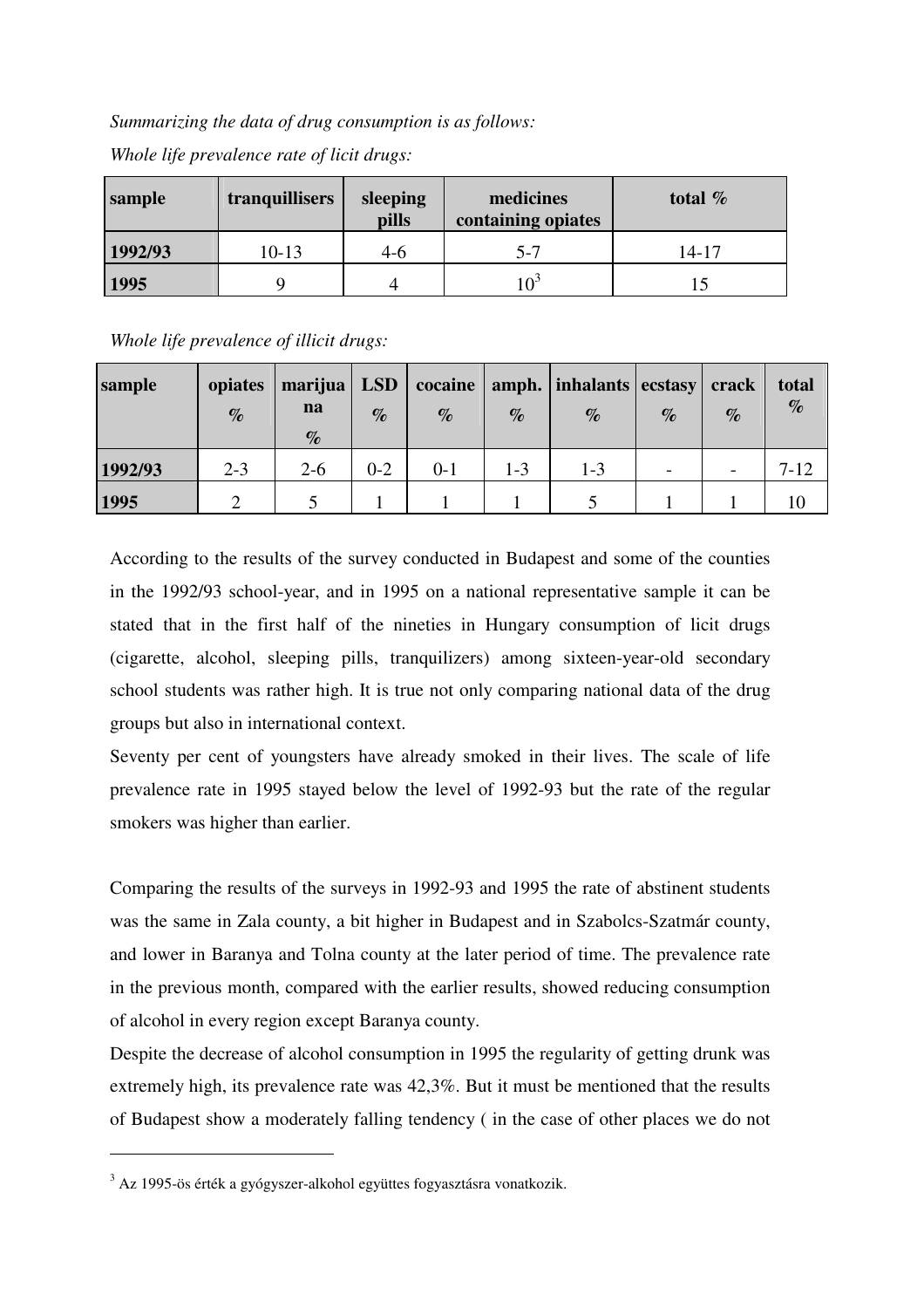have comparing data). The rate of getting drunk in Budapest was 21, 9% in 1993 and 20,7% in 1995. In 1995 the structure of alcohol consumption was the contrary of the national results according to the data of the last consumption. Only one quarter of the questioned drank beer (mostly boys), 42% hard spirit and 44,7% wine. Still using the data of last consumption and converted it into pure alcohol the boys and girls drank the largest quantity from spirit. Consumption of spirit of the girls was remarkably high which took the greater part of their consumption. It is also true in the case of regularity and the quantity of drunken alcohol on one occasion (counted to pure alcohol).

The life time prevalence rate of licit drugs was 15% in 1995. The students most frequently used alcohol with medicines. The rate of tranquilizers was lower in 1995 than before. Accessing sleeping pills stayed at about the same level in the first half of the nineties.

After filtering the accumulation of licit and illicit drugs the clean prevalence rate of licit drugs (the rate of those who used licit drugs only) was 10% in 1995. Earlier the accumulated scale of prevalence rate was higher in Budapest and about the same or lower in the other samples. But the clean prevalence rate was higher in each sample in 1993 than in 1995. It means that the overlapping between using licit and illicit drugs increased.

The prevalence rate of illicit drugs was 10% in 1995. It exceeded the earlier data in Budapest and Zala county and was less in Tolna and Baranya county. The prevalence rate per drug increased in the case of almost every illicit drug except opiates and amphetamines. Sniffing and cannabis showed the highest scale of prevalence rate.

The changing tendency of the prevalence rate of illicit drugs (both altogether and per drug) and the increases of overlapping between using licit and illicit drugs refer to the change in the way of consuming drug. In 1993 a wider group of the population used only one drug while in 1995 a smaller group tried more kinds of drug (both licit and illicit).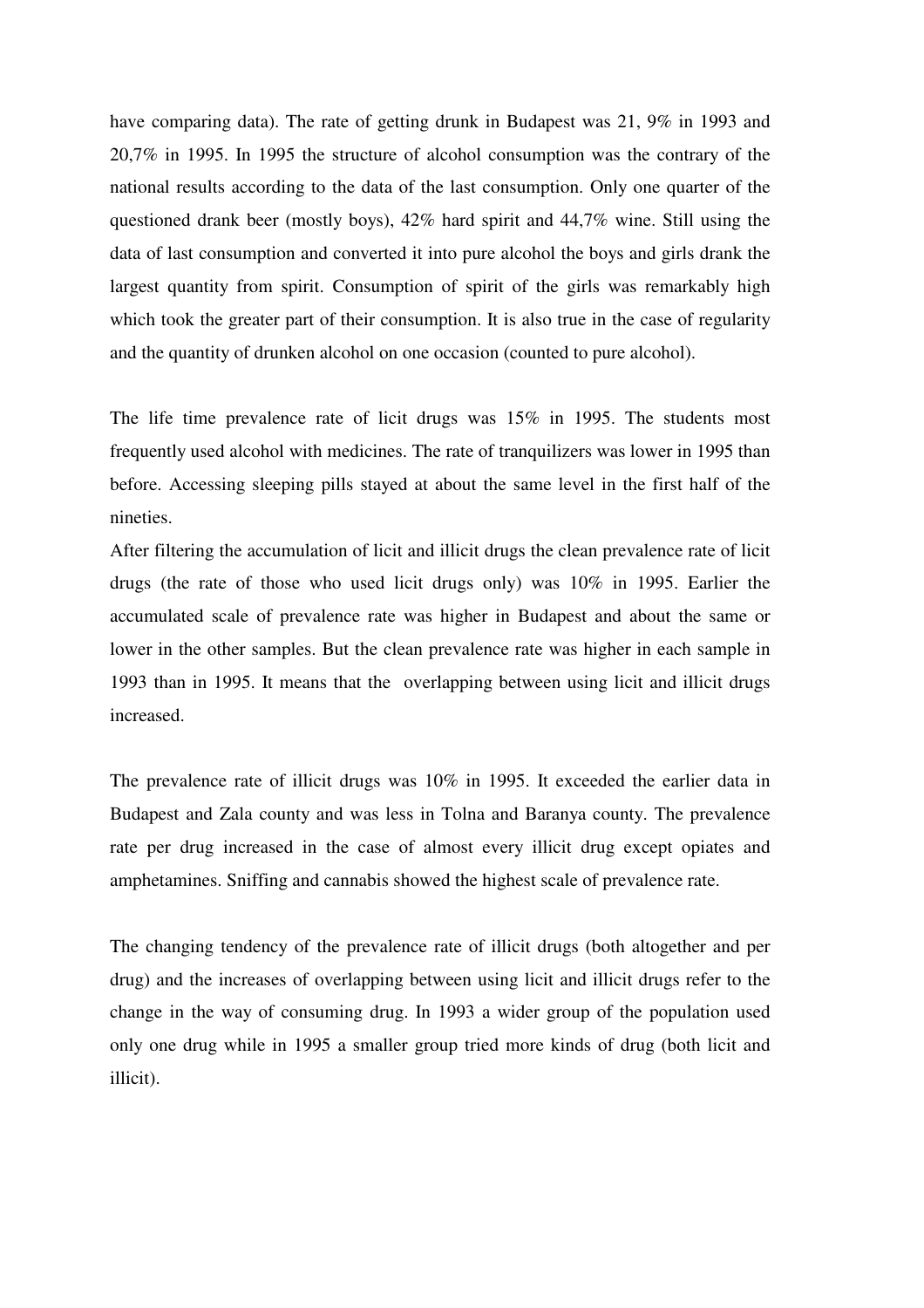#### **A2. Purposes of the survey**

The epidemiologic researches conducted this far in Hungary refer to the fact that drug consumption – even if it means only trying or occasionally consuming – is wide spread in the country. This fact itself makes the permanent study of the extension of drug consumption, the endangered population, and the opinions regarding drugs very important. It has special importance in a country where – as we know from previous researches – the majority of the population is rather acceptive regarding drug consumption, where the "exodus" problem solving has deep roots, and where drug politics and institutions dealing with the problem are just forming. Researches are especially important when the estimating methods based on statistical data are wide spread in the developed world in order to measure the changes of alcohol and drug consumption but the data and statistics of institutions in Hungary are only limitedly capable of measuring. They rather reflect the changes in the drug politics and the statistical system than the real situation. Although the data of alcohol consumption were more reliable on a long term but they have recently shown such contrary tendencies which make it difficult to interpret the changes.

The methodological results of the survey in 1995 proved that by questioning secondary school students with questionnaires it is possible to gain trustworthy information on the characteristics of the national drug consumption, the drug attitudes, and the endangered groups. Researches conducted in 1992, in 1995 and in 1999 make it possible to present the changes in consuming habits of secondary school students after the political changes. The survey in 1995 gives us the possibility to analyze the changes in the capital and in several counties between 1992 and 1995. With the help of ESPAD99 we can follow the tendencies on the one hand in Budapest on the other hand in the whole country between 1995 and 1999.

The series of the surveys not only give us information about the changes in consuming habits of the Hungarian secondary school students in the decade after the political changes but as a part of ESPAD99 helps us to interpret them in an international comparison, as well.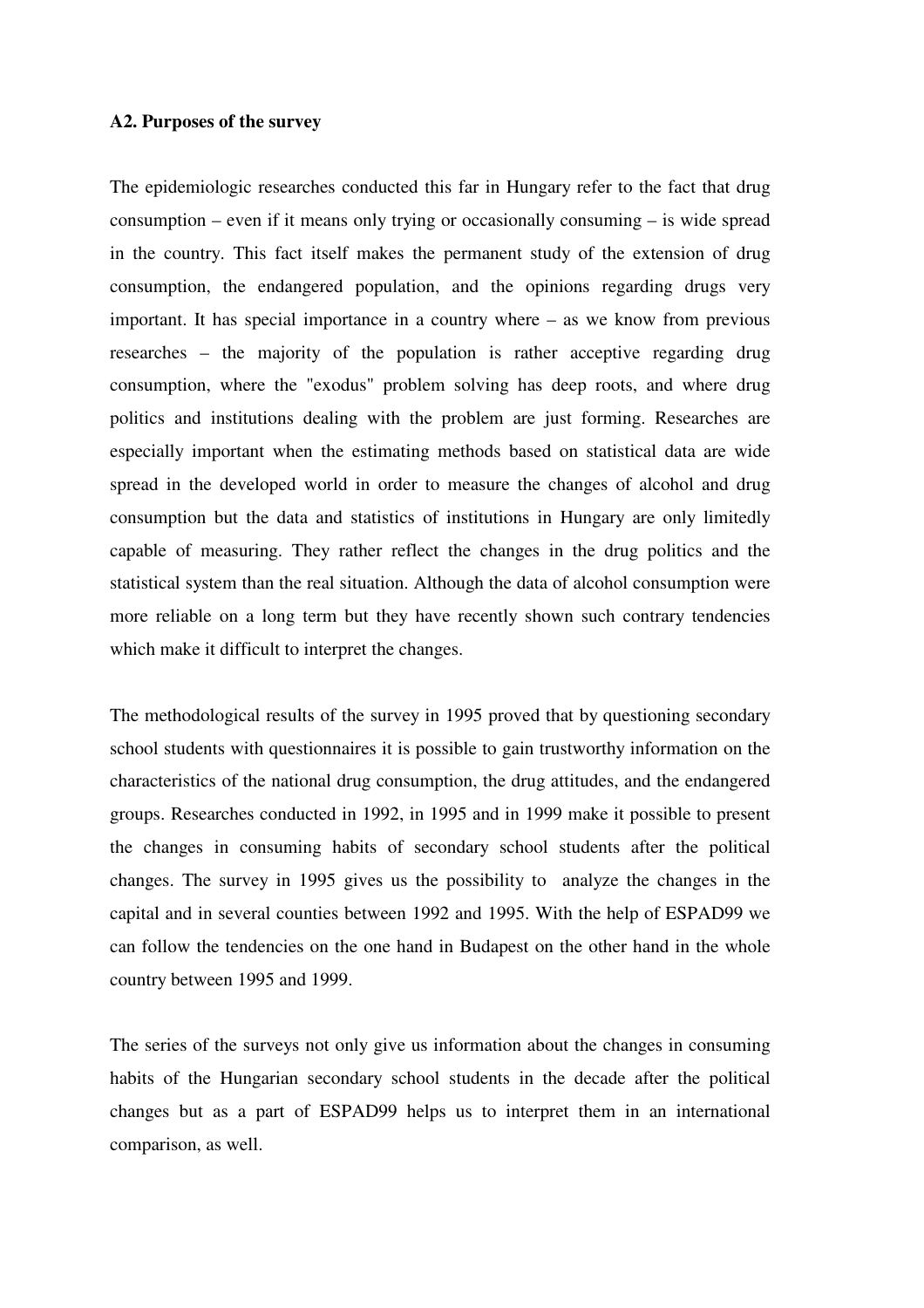# **A3.-A4. List of institutions, researches and other individuals whose support for the 1999 ESPAD survey**

The ESPAD 1999 Hungarian survey was conducted by the Behavior Research Institution at the University of Economic Sciences Budapest.

The conductors of the survey in Hungary:

- Zsuzsanna Elekes (lecturer)
- Borbála Paksi (assistant lecturer)

Sponsoring Institutions:

- National Scientifical Research Fund
- Ministry of Youth and Sport
- National Health Service (Institution in Pest county)

Coordinator of the survey: Tünde Gyõri ( PhD student in Sociology)

University students studying sociology, social politics and pedagogy and official questioners gathered the data.

#### **B. POPULATION OF STUDENTS FROM WHICH SAMPLE WAS DRAWN**

# **B1-B2 Geographical areas where survey was conducted. Explain for choosing a special region**

The survey was conducted on the whole surface of Hungary, on a national representative sample. A special role was given to the capital. The reason for overrepresenting Budapest was the purpose of creating reliable, individual unit of analysis in order to examine the changes in the whole decade. As far as the survey in 1995 was also conducted on a national representative sample we can compare the results of 1995 and 1999. And the survey in 1992-93 also gathered data in the capital. So it becomes possible to follow the tendencies from the beginning of the decade to its end.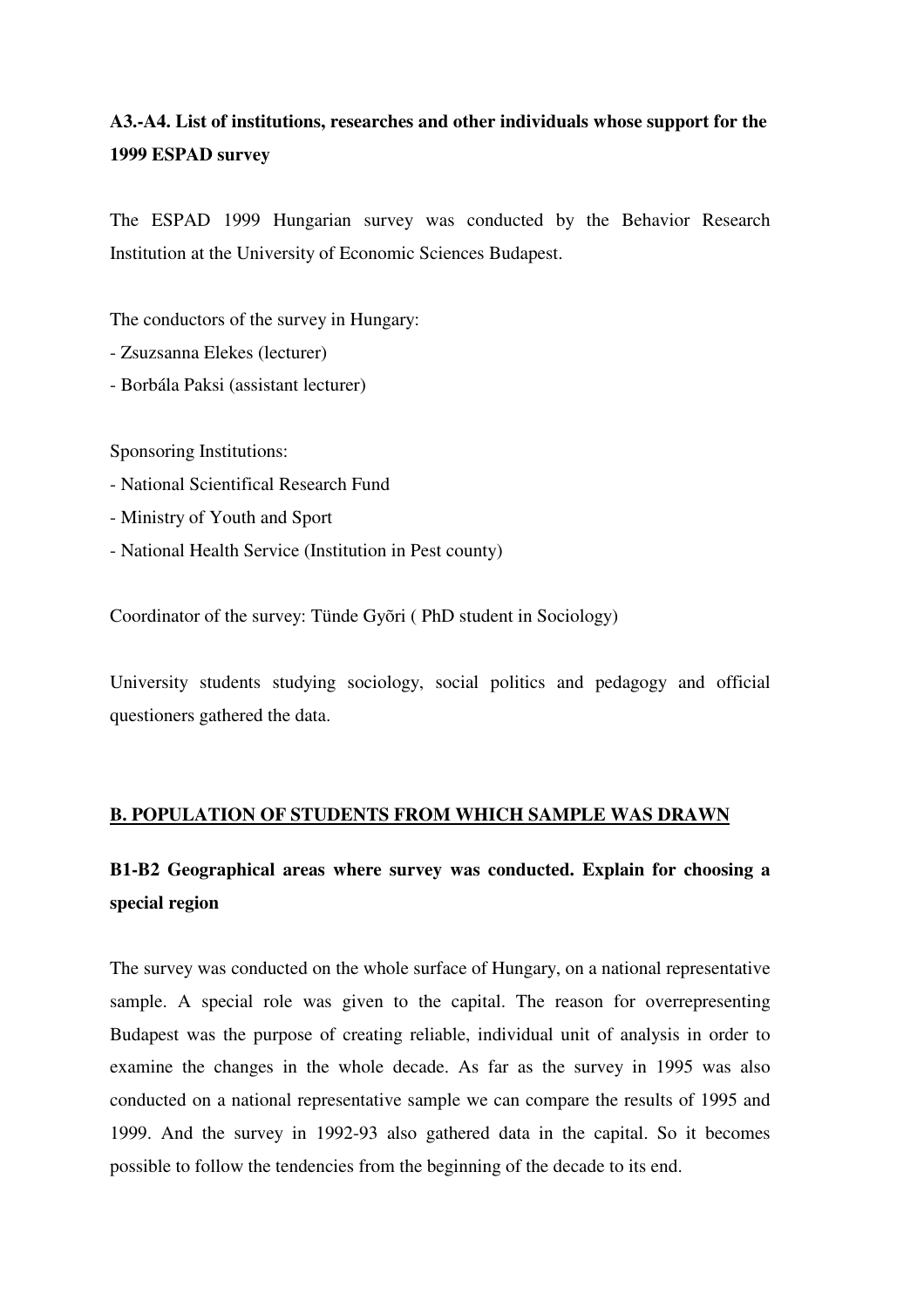#### **B3. Grade/levels surveyed**

The measured educational levels have been determined according to the ESPAD standards. The sample included the young people born in 1983, currently studying in some secondary school.

According to the disposable statistical data of the 1997-98 school year 10% of the target population go to primary school (because of dropping-outs) and 89,3% go to some sort of secondary educational institution. Most of them (97,5%) are in the first and second grades. So the sample was taken from the first and second grades of the secondary schools which made it possible to question 87% of the target population.

## **B4. Approximate percent of children born in 1983 who were in school in March 1999**

According to our estimates as written above 87% of the students born in 1983 could be questioned on the measured educational level, in the first and second grades of the secondary schools, in March 1999.

#### **C. SAMPLE**

#### **C1. Number and types of schools in the country**

In the Hungarian secondary level education there are four types of secondary schools. These are the following: Highschool, Specialized Secondary School, Skilled Worker Training School, Training School.

The highschools and specialized secondary schools usually give a certificate of secondary school final examination after the four years in school. Specialized secondary schools give a qualification in a profession as well. These are the two types of schools in Hungary which give out certificates enabling their students to apply to higher level of educational institutions (universities, colleges).

The skilled worker training schools have three years of educational programs, and at the end students receive a certificate of skilled training. The training schools have mostly two years of education and they give a lower type of certification. A good example is the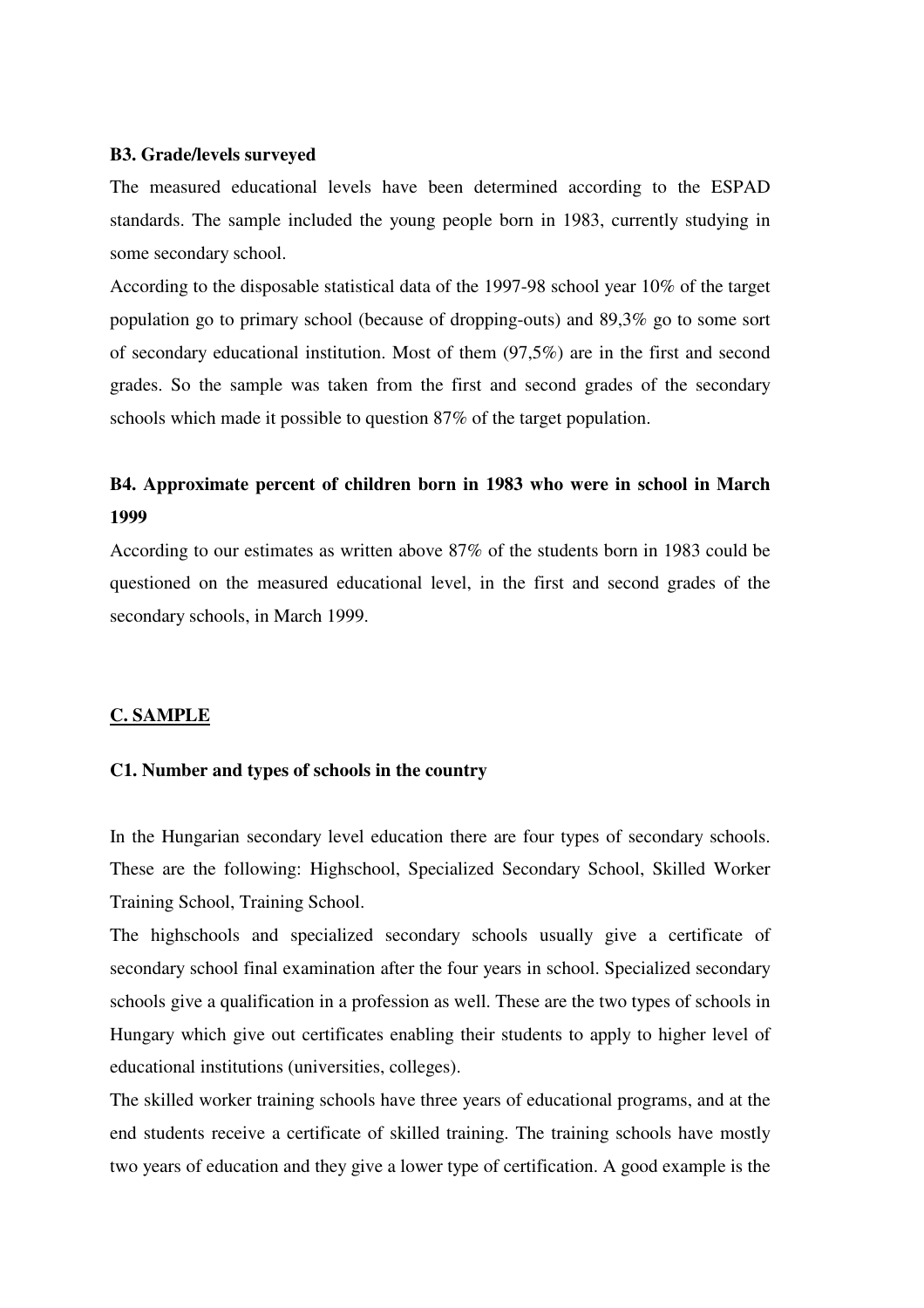qualified nurse certificate. Those other schools, not giving a profession or secondary school final exam certification to young people who just finished the eighth grade of primary school, and last for about two years are in the same category with training schools, some examples are the housewife and housekeeping training, etc.

Sometimes the classification of the secondary schools is not that obvious, as there are highschools and specialized secondary schools or specialized secondary schools and skilled worker training schools under one administration, that means they are in the mixed school type. In these institutions though the different classes are separable. Therefor the typifying of the schools is less clear-cut than the typification of the classes.

| type of school                    | classes  |      |        |          |        |       |
|-----------------------------------|----------|------|--------|----------|--------|-------|
|                                   | 1. grade |      |        | 2. grade | total  |       |
|                                   | number   | $\%$ | number | $\%$     | number | $\%$  |
| highschool                        | 1256     | 14,5 | 1208   | 13,9     | 2464   | 28,4  |
| specialised<br>secondary          | 1474     | 17,0 | 1458   | 16,8     | 2932   | 33,8  |
| school                            |          |      |        |          |        |       |
| skilled worker training<br>school | 1357     | 15,6 | 1410   | 16,3     | 2767   | 31,9  |
| training school                   | 242      | 2,8  | 269    | 3,1      | 511    | 5,9   |
| total                             | 4329     | 49,9 | 4345   | 50,1     | 8674   | 100,0 |

*Number and rate of the schools according to grade and school type* 

#### **C2. Number and types of schools and classes chosen**

*Number of the chosen classes according to the types of schools in the whole sample* 

| type of school                 | number of the chosen classes |
|--------------------------------|------------------------------|
| highschool                     | 76                           |
| specialised secondary school   | 89                           |
| skilled worker training school | 79                           |
| training school                | 16                           |
| total                          | 260                          |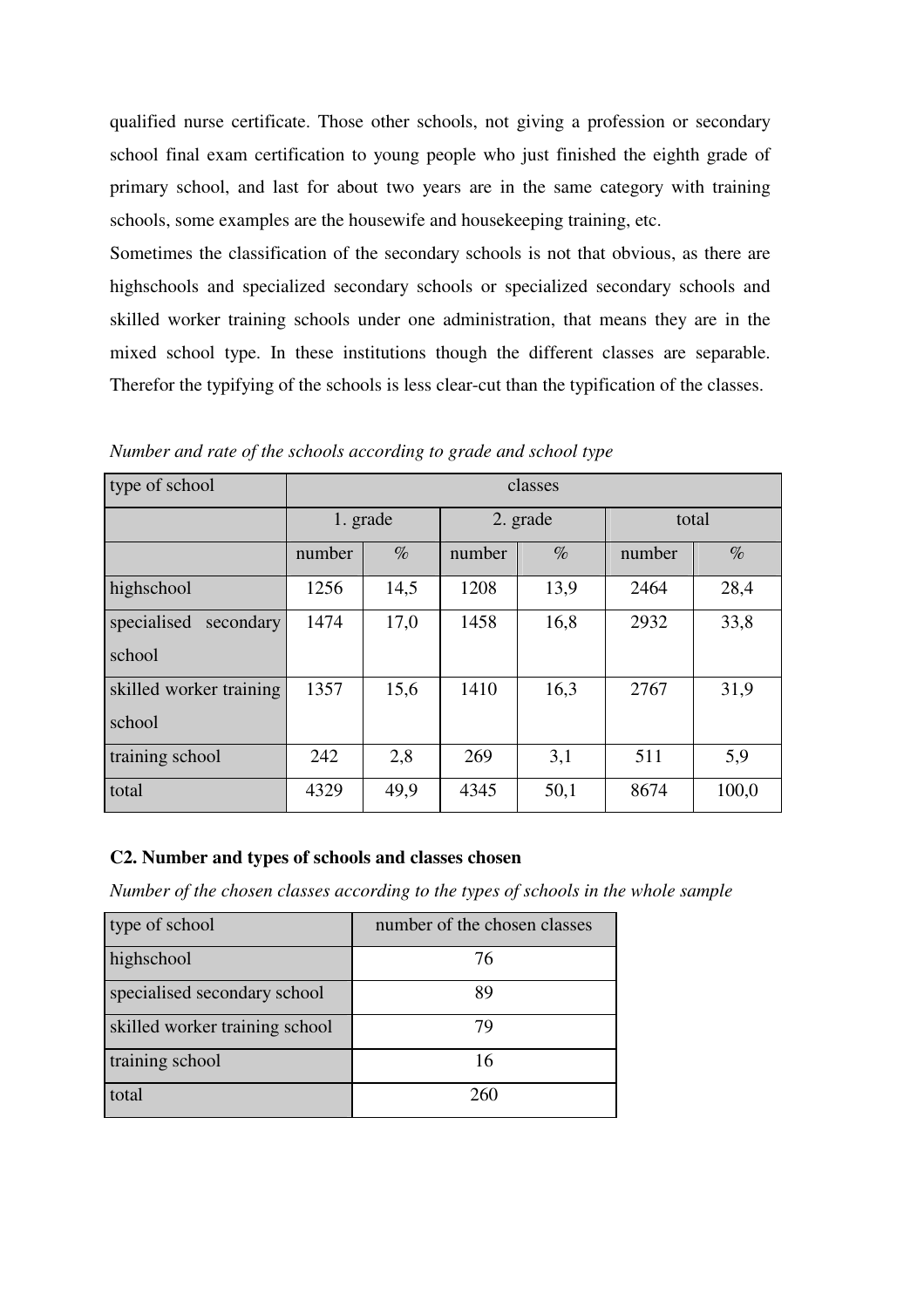#### **C3. Number and types of students chosen**

We estimated the expectable number of the students in the chosen classes according to average number of students in a class based on the disposable macrostatistics of the 1997-98 school-year.

| type of school                 | average number of   | number of the  | estimated number of |
|--------------------------------|---------------------|----------------|---------------------|
|                                | students in a class | chosen classes | the chosen students |
| highschool                     | 29.4                | 76             | 2234                |
| specialised secondary school   | 30.6                | 89             | 2724                |
| skilled worker training school | 29.6                | 79             | 2338                |
| training school                | 20.1                | 16             | 322                 |
| total average                  | 29.3                | 260            | 7618                |

## **C4. Method of sampling. Step-by-step description of the sampling procedure**

## *Framework of the sample and its validity*

As we have already mentioned before sample consists of secondary school classes in first and second grade. We paid attention especially to the authenticity of the information used because the low level of validity in the case of selecting classes may cause a great loss in the sample. We worked on collecting actual and precise data. At the time of the survey in Hungary the actual yearly, namely the 1998/99 school-year statistics were not available, that is why during the selection of the sample different databases – such as statistics of the previous school-year, the Ministry of Education, Education Research Institution, SULINET – were collected and provided the basic mass for the starting point of the sample selection. We compared and controlled the quality of these data. In the case of finding the information missing or unreliable we personally contacted the schools.

#### *The method of choosing the sample is as follows:*

We utilized the proportionally layered, random group sampling method according to the types of schools and the grades. Then we defined the weights of the countryside and Budapest later.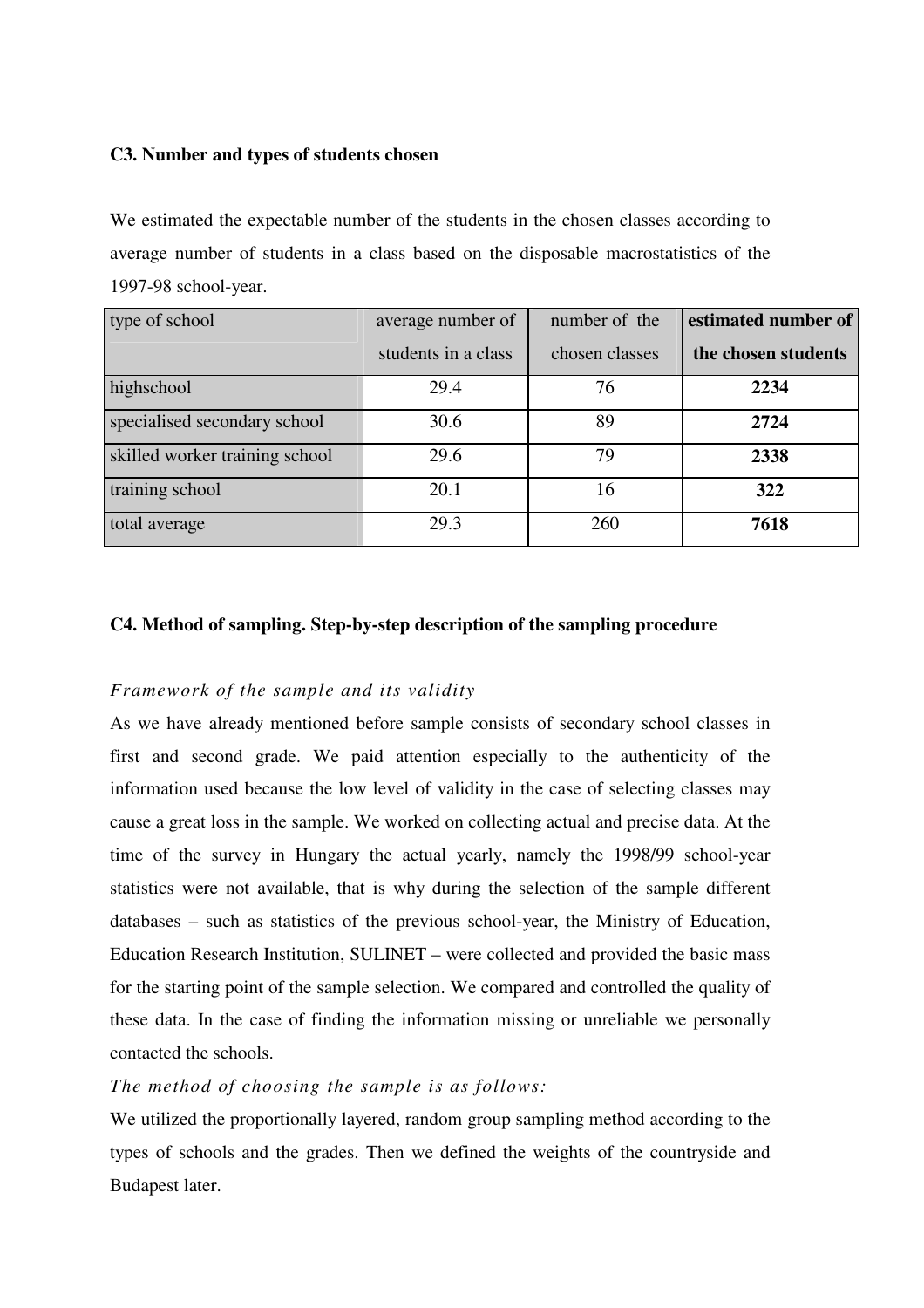Sampling unit: each class at schools (so we ensured the equal participation of the schools with different sizes)

As written above we divided the secondary schools into two groups: Budapest and countryside. Following that we ranged them according to the types of schools and separated the first and the second grade. We selected an random sample from these sixteen groups without putting any back.

#### *Size of the sample*

A.) While determining the size of the sample we followed the expectations of ESPAD99. So we needed minimum 2400 persons born in 1983. According to the statistics of 1997-98 in March 1999 40-42% of the students in the first and second grade were born in 1983. Which means that we had to question 5856 persons at least. The number of drop-outs also increased the size. As we constantly corrected the drop-outs of schools or classes from a substitute sample we counted with 1-2% of real drop-outs. We estimated the drop-outs of individuals 10%. All these data made it necessary to select 6500 persons into the sample in order to question the defined number of students born in 1983.

B.) While determining the size of the sample we also took into consideration the reliability of prevalence data.

Based on earlier experience we optimalised the sample on 15% occurrence. If we keep 95,5% reliability level with the error limit of maximum 1,5% the minimum size of the sample is 2267 persons. Adding the 11% drop-outs of the sample (explained above) 2516 persons are needed. So the size of 6500 persons is enough to analyze the sample divided by both sex and grade. But in order to obtain reliable information about Budapest we had to overrepresent the capital. As 21% of the basis mass can be found in Budapest only 1365 students take part in the planned sample of 6500 persons. We had to complete the sample of Budapest to 2500 students, which demanded another 38 classes. As a consequence of the above written thoughts we prepared a sample of 260 classes, altogether 7618 students.

#### **C5. Estimating the representativeness of the sample**

As written above we created three criteria of representation

- 1. type of school: there were four categories (see above)
- 2. grade: first and second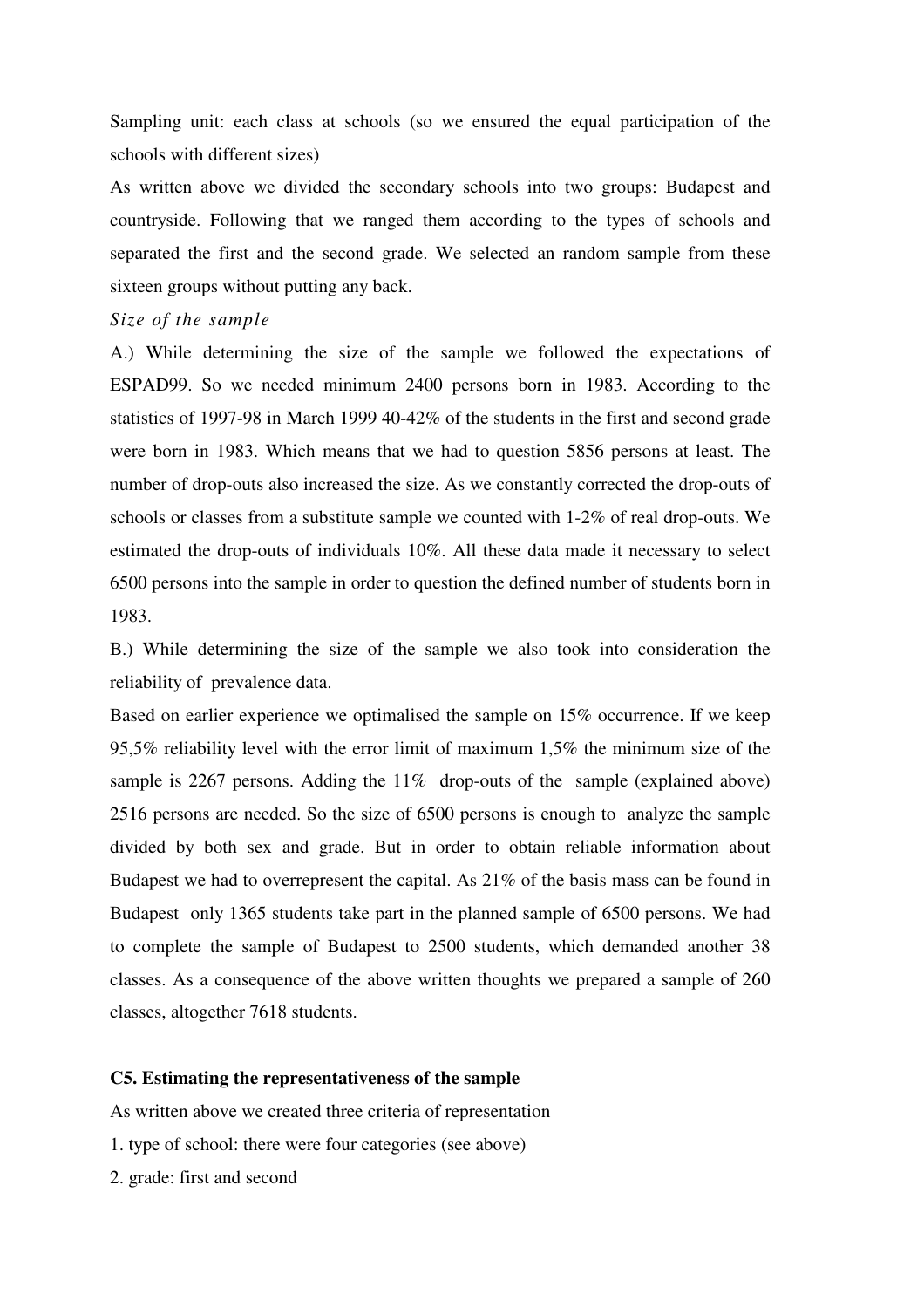3. place of school: there were two categories ( Budapest and countryside weighted) We can see the division of the sample according to the criteria in the following tables. *Rates per type of school*

## *National data*

| type of school                 | national rates<br>$(\%)$ | number of the<br>chosen classes | rate of the chosen<br>classes $(\%)$ |
|--------------------------------|--------------------------|---------------------------------|--------------------------------------|
| highschool                     | 28,4                     | 63                              | 28,4                                 |
| specialised secondary school   | 33,8                     | 75                              | 33,8                                 |
| skilled worker training school | 31,9                     | 71                              | 32,0                                 |
| training school                | 5,9                      | 13                              | 5,8                                  |
| total                          | 100,0                    | 222                             | 100                                  |

## *In Budapest*

| type of school                 | rates in<br>Budapest $(\%)$ | number of the<br>chosen classes | rate of the chosen<br>classes $(\%)$ |
|--------------------------------|-----------------------------|---------------------------------|--------------------------------------|
| highschool                     | 35,2                        | 30                              | 35,3                                 |
| specialised secondary school   | 38,6                        | 33                              | 38,8                                 |
| skilled worker training school | 20,3                        | 17                              | 20,0                                 |
| training school                | 5,9                         |                                 | 5,9                                  |
| total                          | 100                         | 85                              | 100                                  |

## *Rates per grade*

*National rates* 

| grade    | national rates<br>$(\%)$ | number of the<br>chosen classes | rate of the chosen<br>classes $(\%)$ |
|----------|--------------------------|---------------------------------|--------------------------------------|
| 1. grade | 49.9                     | 111                             | 50,0                                 |
| 2. grade | 50,1                     | 111                             | 50,0                                 |
| total    | 100,0                    | 222                             | 100                                  |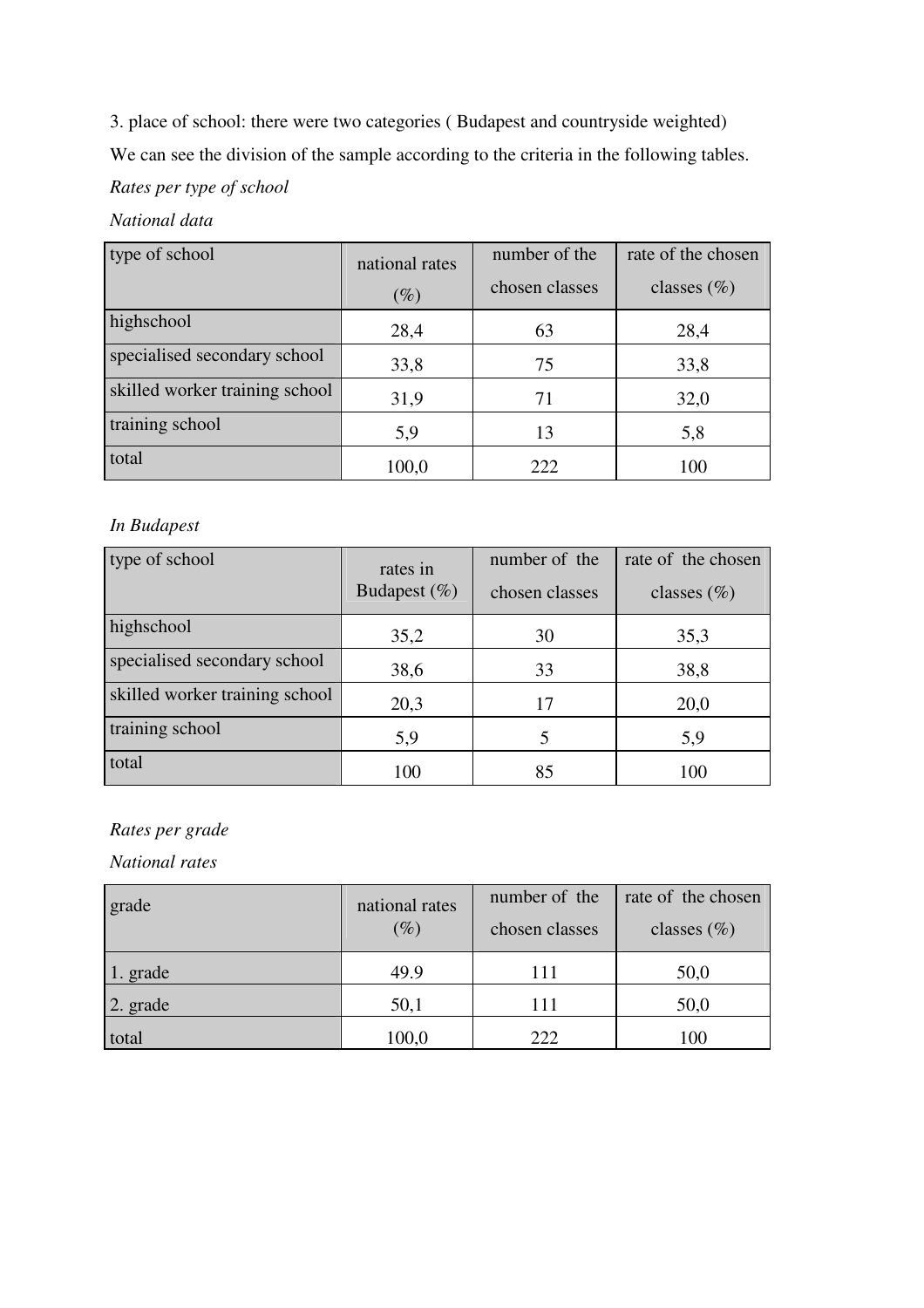#### *In Budapest*

| grade    | rates in        | number of the  | rate of the chosen |
|----------|-----------------|----------------|--------------------|
|          | <b>Budapest</b> | chosen classes | classes $(\%)$     |
|          | $(\%)$          |                |                    |
| 1. grade | 50,0            | 42             | 49,6               |
| 2. grade | 50,0            | 43             | 50,4               |
| total    | 100,0           | 85             | 100                |

The structure of the sample chosen in the view of place of schools differs from the national rates because of overrepresenting Budapest. While processing the data we have corrected the rates with weighting.

*Rates according to place of school* 

| place of school | national rates<br>$(\%)$ | number of<br>the chosen<br>classes | rate of the<br>chosen<br>classes $(\% )$ | rate of the<br>questioned<br>classes $(\%)$ | rates after<br>weighting<br>$(\%)$ |
|-----------------|--------------------------|------------------------------------|------------------------------------------|---------------------------------------------|------------------------------------|
| <b>Budapest</b> | 20,8                     | 85                                 | 32,7                                     | 31,1                                        | 21                                 |
| Countryside     | 79,2                     | 175                                | 67,3                                     | 67,0                                        | 79                                 |
| total           | 100,0                    | 260                                | 100                                      | 100,0                                       | 100,0                              |

## **D. FIELD PROCEDURE**

## **D1. Step by step description of data collection procedure**

#### *Preparation*

This phase included the following tasks:

- to notify the schools selected to the sample
- to prepare the questioners for their duty

To ensure the willingness of participation of the schools on the one hand the conductors of the survey wrote a letter to each chosen school and asked them to cooperate in the survey, on the other hand we drew the attention of the schools and the students to the survey in a tv programme for secondary school students. The necessity of the letter was due to the lack of popularization of the survey culture and it was necessary because of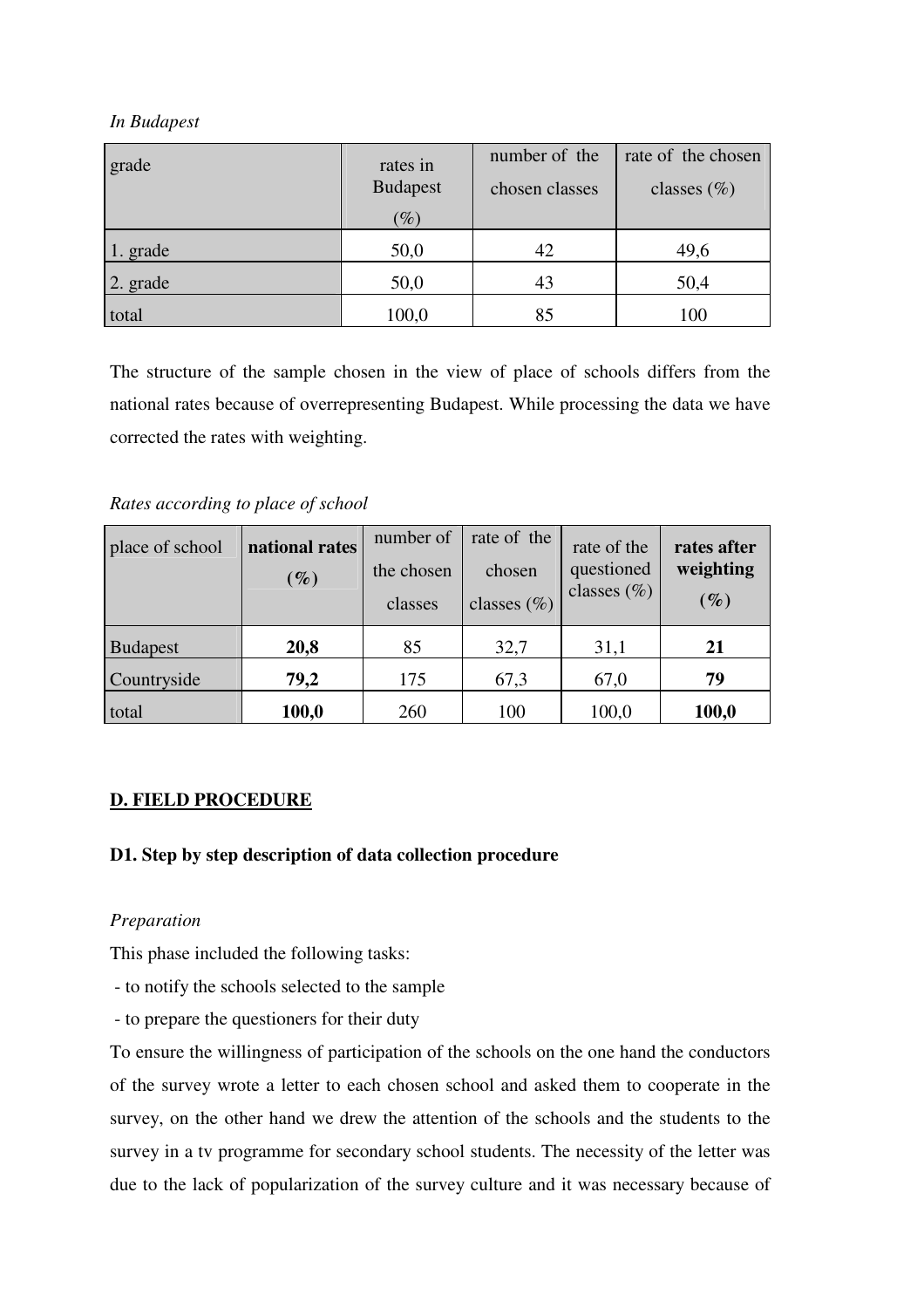the characteristics of the researched phenomena.<sup>4</sup>

In the preparation phase we paid a lot of attention to the information of questioners. Partially because the very important duties of sample description and substitute sample description had fallen on them or on the regional representatives instructing them. On the other hand our aim was to maximize the willingness to participate on the different levels besides the drug attitude conditions in the country.<sup>5</sup>

#### *Data gathering:*

Questioners independent from schools (description in part D2) gathered the data in March 1999. They followed the rules and instructions enclosed. They stayed in touch constantly with their regional instructors, and through the instructors with the conductors of the research. In Budapest the conductors of the research were directly instructing the questioners.

#### *Controlling the questioners*

In the period of questioning we randomly tested whether the questioners kept the questioning rules included in the instructions. If we noticed irregularity (e.g. they asked a wrong class) we excluded the wrong questionnaires and replaced the drop-outs.

#### *Coding the questionnaire*

The next phase was the coding and evaluating of the questionnaires. This part of work was done by a group of seven, trained persons who constantly kept in touch with the leaders of the research in order to solve the coming-up problems.<sup>6</sup>

#### *Controlling the coding*

 $\overline{a}$ 

During coding the work of coders was continuously controlled by the conductors of the research. (Besides controlling the coding we put the coders' identification number on every classroom report, that enabled us to detect the existence and measure of systematic distortion of the coder by calculating the correlation of each answers and coders.)

<sup>&</sup>lt;sup>4</sup> The text of the letter can be found in appendix.

 $<sup>5</sup>$  The detailed description of the instructions can be found in appendix.</sup>

<sup>&</sup>lt;sup>6</sup> The code instruction can be found in appendix.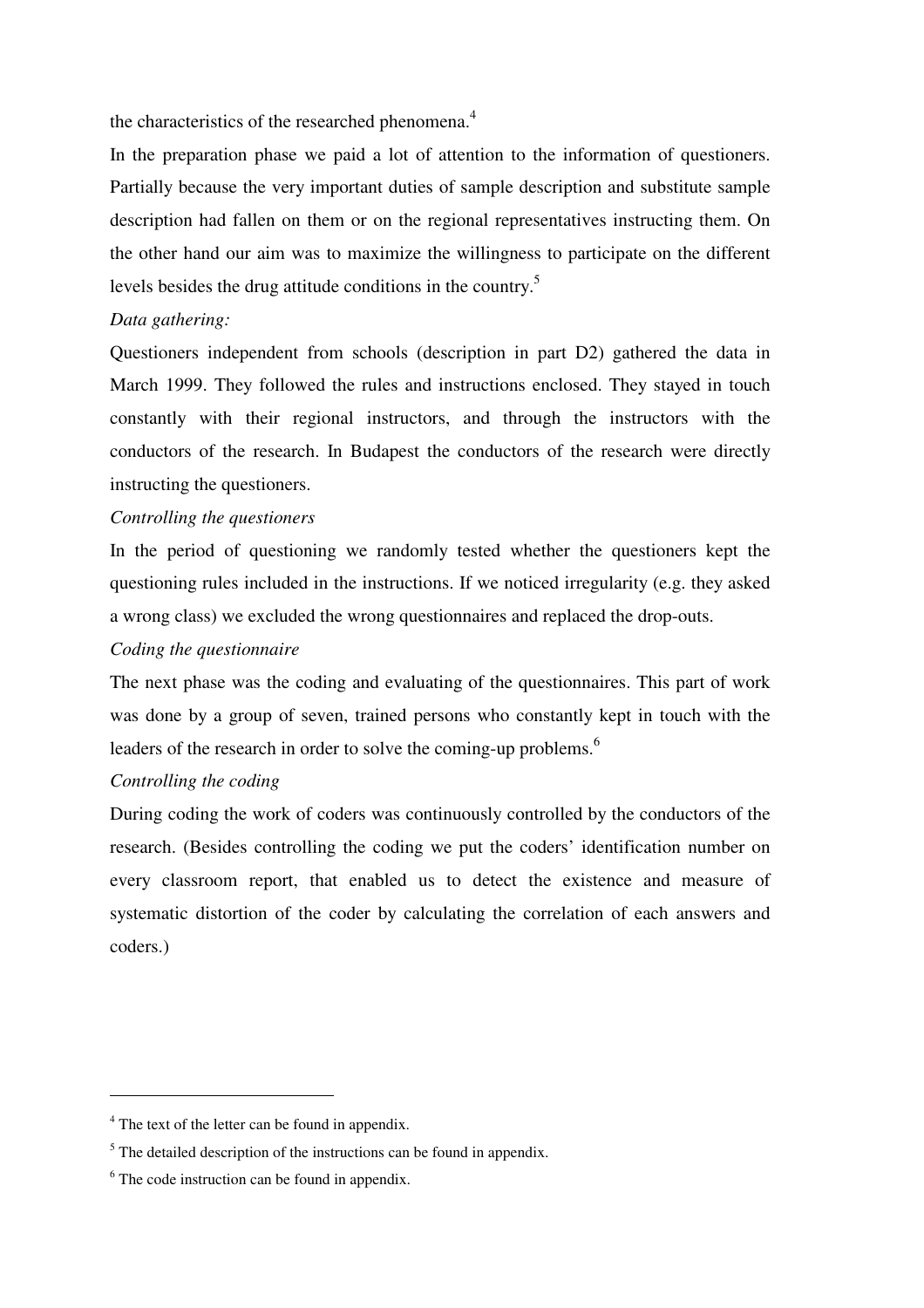#### **D2. Number and types of people collecting the data**

Data collecting was done by professional questioners and students of sociology, social politics and pedagogy at the University of Economic Sciences Budapest, so by people with no connection at all with the schools, altogether 70 persons. One questioner collected data from an average of 3-4 classes. During questioning according to our instructions only the students and the appointed questioner were present in the classroom. The employees of the school were present or helping only during the filling in of the classroom reports.

#### **D3. Instructions given to the students**

The students obtained the following general information about the survey and the questionnaire:

"By filling in the questionnaire you help us in an international survey sponsored by the European Council. In 1995 and in 1999 about 100,000 students at the age of yours take part in a research concerning alcohol- and drug consumption and smoking habits all over Europe. The survey in Hungary is conducted by the Behavior Research Institution at the University of Economic Sciences Budapest.

We have randomly chosen your class to participate in data gathering. You are one of the 6000 students who take part in the survey.

The survey is anonymous, there is no identification number and nobody can access anybody's answer later on. The results will be published in a national and European summarized form. The questionnaires do not include data that may refer to particular schools, classes or students.

The questionnaire is voluntary. If you do not want to answer a question, just leave it blank ! The questionnaire is not a test, there are no right and wrong answers. If you do not find the proper answer mark the one you can accept mostly !

It is very important to the success of the survey that you answer as many questions and as sincerely as possible. Do not forget that we handle your answers with the strictest confidence !

We hope you will find the questionnaire interesting. If you have any problems do not hesitate to ask our colleague in your class !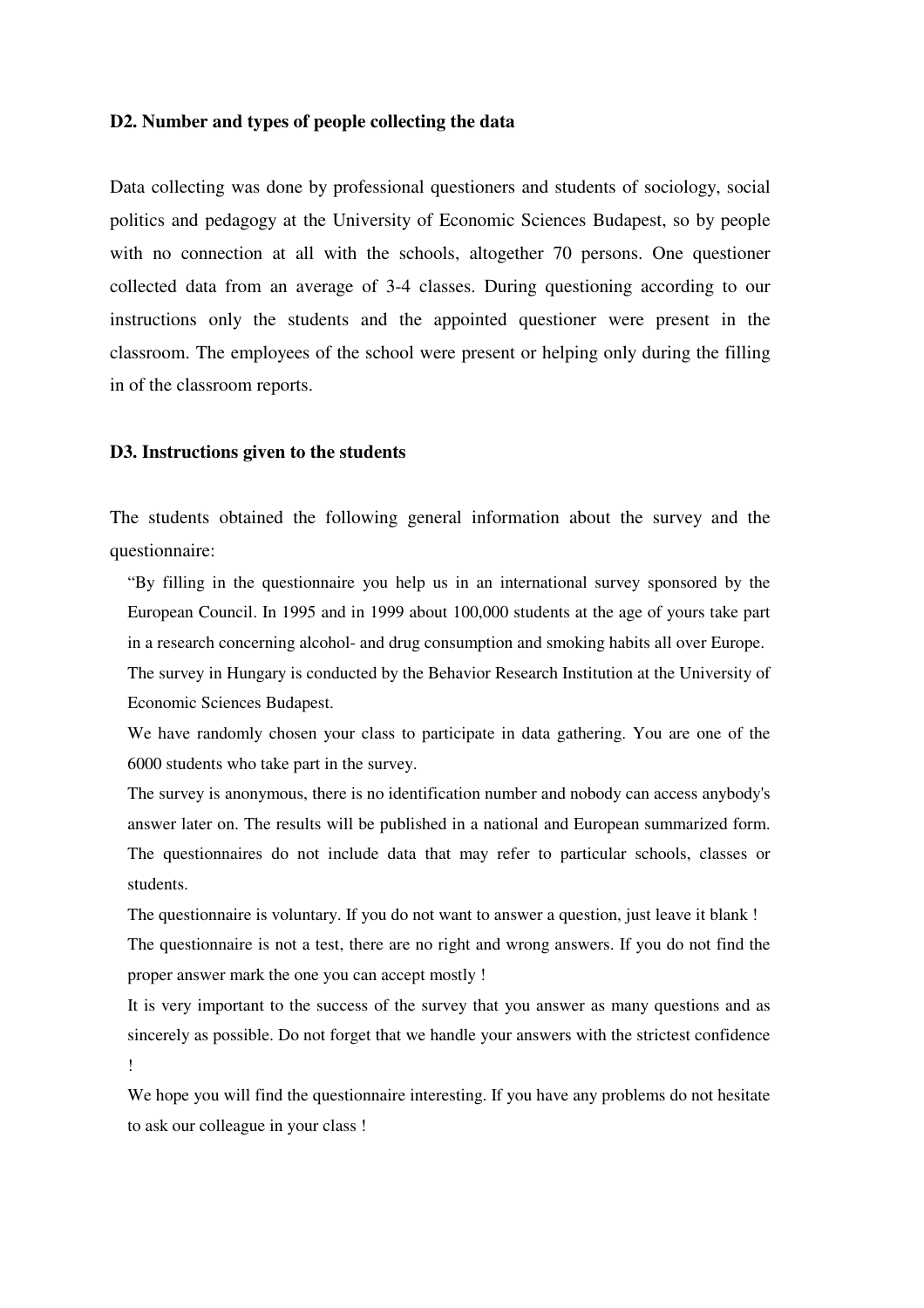Additional technical instructions can be found in the enclosed questioning instruction.

#### **D4 Time period when data were collected**

The data collection took place between 1 March, 1999 and 26 March, 1999. The replacement of the drop-out schools was done in this period of time continuously. The questioners stayed in touch constantly with their regional instructors, and through the instructors with the conductors of the research. In Budapest the conductors of the research were directly instructing the questioners.

# **D5. Comments from the data collecting staff about the data collection procedure in the classrooms (classroom reports)**

In 81% of the classes the questioners reported on no or little disorders. It happened only in 7 classes (3,3%) that the majority of the students disturbed the procedure. It meant laughing (48,3%), whispering (2,3%), remarks in no connection with the questionnaire (11%), remarks on drugs  $(4.6\%)$ , discussing the questions  $(1.4\%)$ , criticizing the questions (0,5%). (more details in table 3-4.).

The questioners mentioned special problems only in 5 classes (in one of them the teacher did not leave the class, in another one the students left without finishing the questionnaires, in three classes the students asked many questions during the procedure).

#### **E. DATA COLLECTION INSTRUMENT**

#### **E1 Core, optional and module questions in the questionnaire**

All the core questions were included in the Hungarian questionnaire except Q13 and Q14. We used only B3, C1a-j, C2a-f, C3a-f questions from the modules.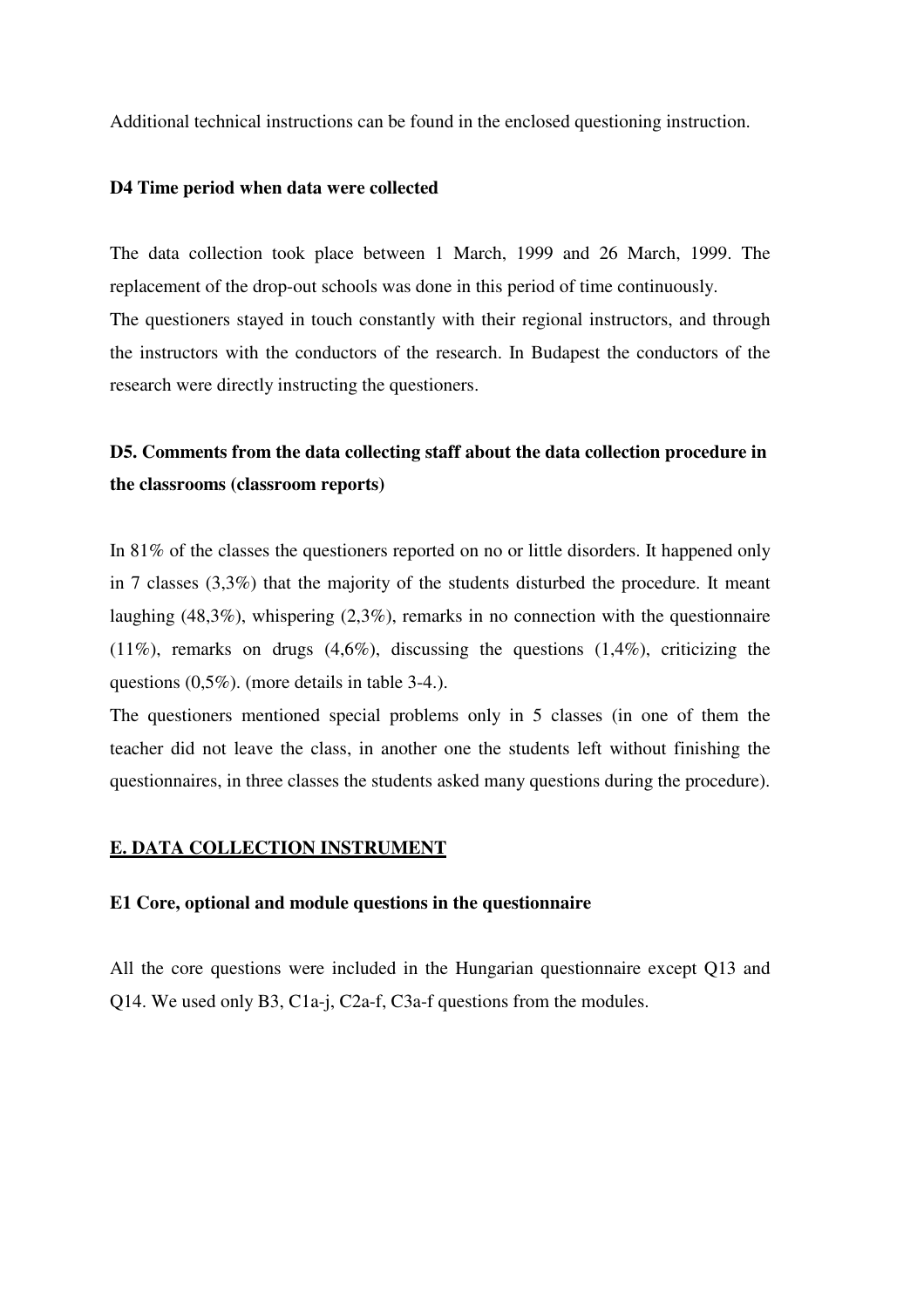#### **E2. Brief description (number and subjects) of non-ESPAD questions**

Own questions in the questionnaire:

- we asked the type of place of living among the questions about family background - deviancy in the family

We put altogether 9 own questions into the questionnaire. All of them is closed and their structure is similar to the ESPAD questions.

#### **E3 Describe the translation process and its result**

An outside translator translated the questionnaire into Hungarian and another translator translated it back from Hungarian into English (both can be found in the appendix).

#### **E4. Describe the possible pre-testing of the questionnaire and its results**

Before finishing the questionnaire we organised a pilot questioning in three different types of schools in January. The pilot questioning primarily influenced the length of the questionnaire. Answering the questions did not cause any problems for the students but we had to cut the number of the modular and own questions.

#### **E5. Describe possible cultural adjustments of the questions**

Based on some prestudies and the experience of pilot questioning and considering earlier research results and conventions we have modified, left out and put additional questions into the questionnaire.

Left out the questions: Q13, Q14. Consumption of these kinds of alcohol is not characteristic in Hungary which could have endangered the seriousness of the questionnaire.

Pasted the questions:Q48, Q49a-h. According to earlier research results the place of living and the deviancy of the parents are significantly in connection with drug consumption so we took them as background variables. For the same reason we have chosen some modular questions about culture and lifestyle. We used only 1-3 questions from module C because the 4th one is not characteristic in Hungary.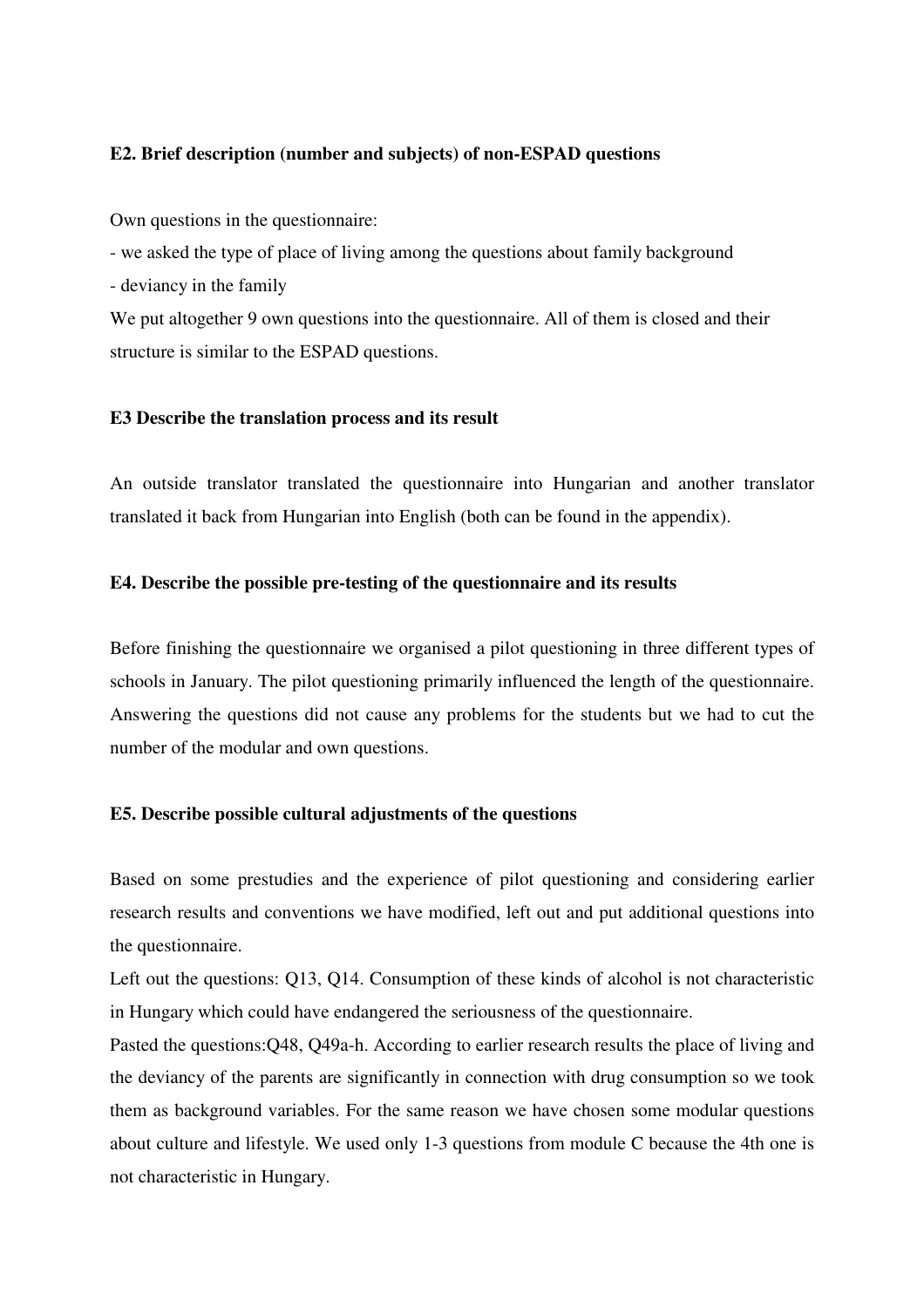Modified questions: Q05. The marking system in Hungary has five grades where 1 is the worst and 5 is the best one. Averaging the marks of each subject gives the final result of the term We asked this average. Q39, Q40 - we asked the qualification due to the Hungarian category system.

#### **E6. Attach a copy of the questionnaire, as well as English translation (appendix)**

#### **F. DATA PROCESSING**

#### **F1. Describe the quality check of the data entry**

For data processing we used SPSS/PC Entry programme. We controlled the datafile with logical controlling programme and corrected the errors with check up of the questionnaires.

#### **F2. Describe the weighting of the data**

Because of overrepresenting the capital we had to weight the data according to the place of school when working on the national analysis. Originally the classes in Budapest had an overrepresentation of 81% which meant a weight of 0,55 (1:1,81). The data of the countryside were not weighted. But the number of the final drop-out was higher in the capital than in the countryside (7 schools in Budapest and 2 schools in the country) so overrepresentation decreased to 70% and to keep the real rates we gave it a weight of 0,59 (1:1,7).

The database did not demanded any other forms of weighting. We can see the rates of the sample after weighting along the representation criteria in the following tables: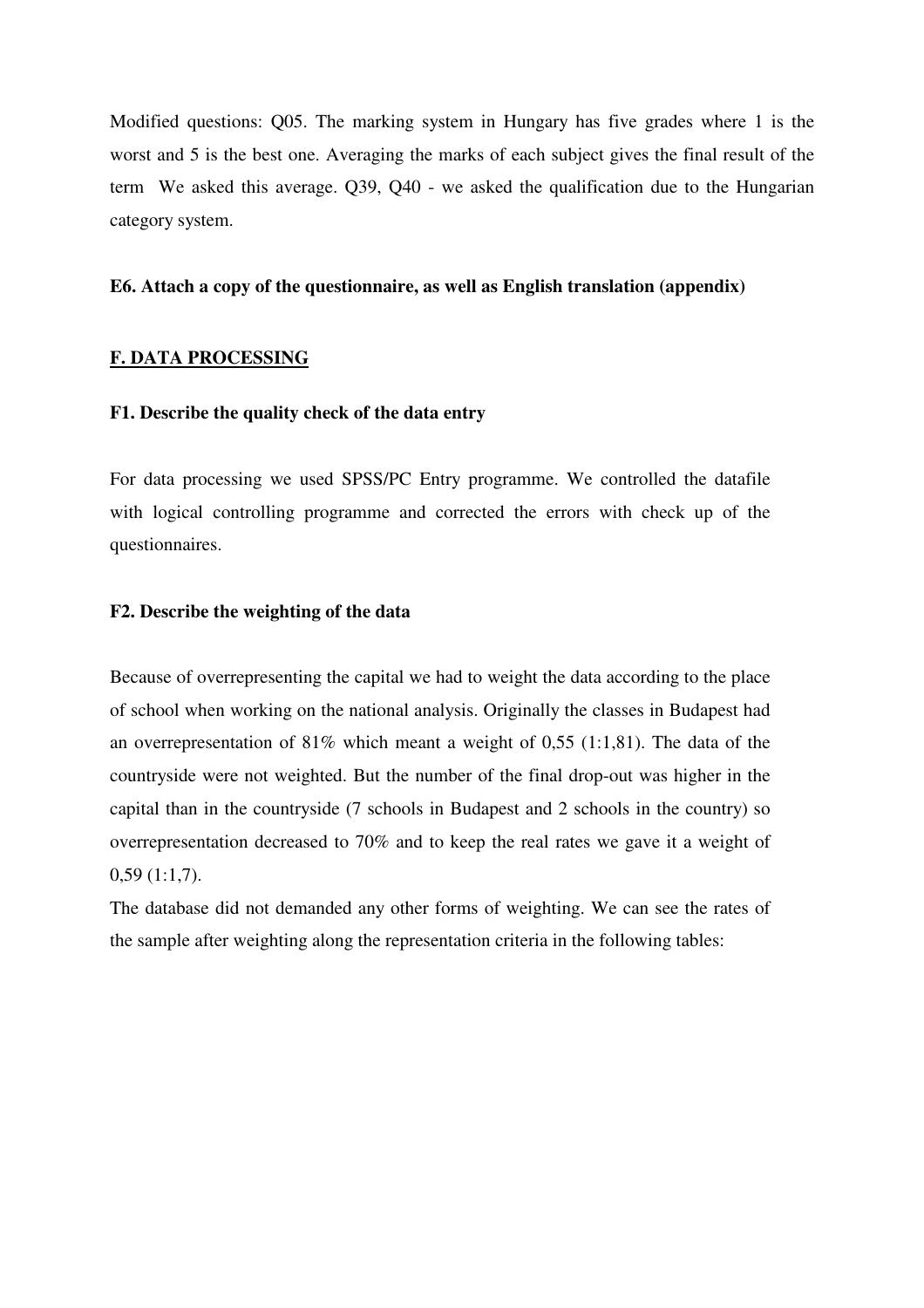|               |                  |            | EVFAZ grade |       |        |
|---------------|------------------|------------|-------------|-------|--------|
|               |                  |            |             | 2     | Total  |
| <b>ISKTIP</b> | highschool Count |            | 32          | 30    | 62     |
|               |                  | % of Total | 14,6%       | 13,7% | 28,3%  |
|               | spec. sec.       | Count      | 37          | 37    | 74     |
|               | school           | % of Total | 16,9%       | 16,9% | 33,8%  |
|               | skilled w.       | Count      | 34          | 36    | 70     |
|               | t. school        | % of Total | 15,5%       | 16,4% | 32,0%  |
|               | training         | Count      | 6           | 7     | 13     |
|               | school           | % of Total | 2,7%        | 3,2%  | 5,9%   |
| Total         |                  | Count      | 109         | 110   | 219    |
|               |                  | % of Total | 49,8%       | 50,2% | 100,0% |

**ISKTIP \* ÉVFAZ grade Crosstabulation**

 **Bp-vidék**

|       |                 | Frequency | Percent | Valid<br>Percent | Cumulative<br>Percent |
|-------|-----------------|-----------|---------|------------------|-----------------------|
| Valid | <b>Budapest</b> | 46        | 21,0    | 21,0             | 21,0                  |
|       | countrys.       | 173       | 79.0    | 79,0             | 100,0                 |
|       | Total           | 219       | 100,0   | 100,0            |                       |
| Γotal |                 | 219       | 100.0   |                  |                       |

#### **F3. Data programme used**

During processing we used SPSS 7.5 for Windows programme package.

## **SECTION II. METHODOLOGICAL RESULTS**

#### **A. SCHOOL CO-OPERATION**

#### **A1. Schools' and classes' willingness to participate in the study**

Altogether 6,9% of the chosen classes(18 classes) refused co-operation and 5 classes fell out for other reasons ( disabled children, the chosen class did not exist because of changing the structure of the institution).

The level of schools' willingness to participate was lower in Budapest than in the countryside and differed in each types of schools. Only 7 classes from 175 refused cooperation in the countryside and 16 classes from 85 did it in the capital.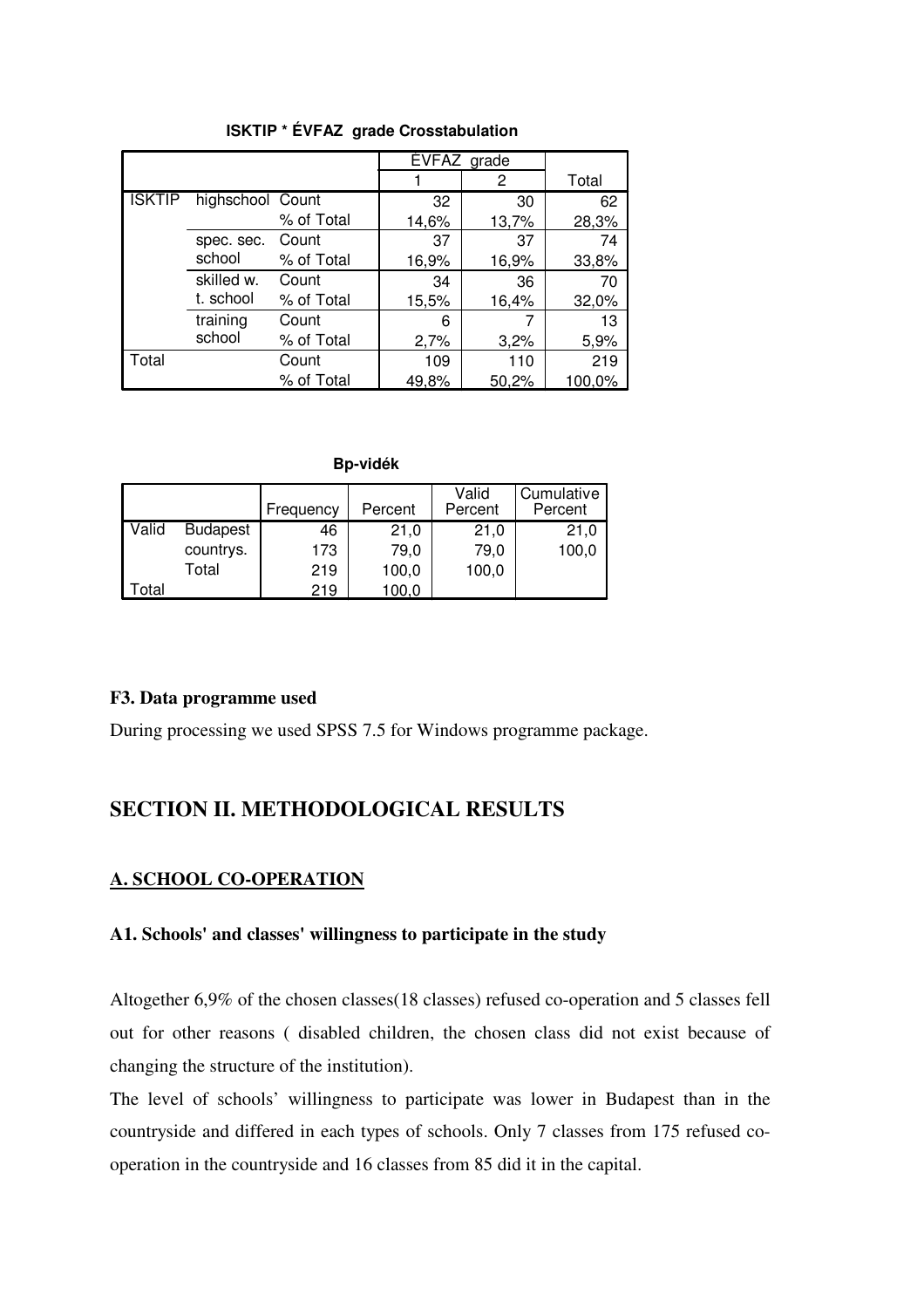#### *Refusal of the classes and other drop-outs.*

| type of school                |                             | Countryside   | <b>Budapest</b> |               |  |
|-------------------------------|-----------------------------|---------------|-----------------|---------------|--|
|                               | refusal                     | other reasons | refusal         | other reasons |  |
| highschool                    | 4                           | 0             | ⇁               |               |  |
| specialised secondary school  |                             |               | $\overline{2}$  |               |  |
| skilled<br>training<br>worker | $\mathcal{D}_{\mathcal{A}}$ | $\Omega$      | 2               | 3             |  |
| school                        |                             |               |                 |               |  |
| training school               | $\Omega$                    | 0             |                 |               |  |
| total                         | 7                           | $\theta$      | 11              | 5             |  |

These drop-outs however did not cause any considerable decrease of the sample due to the continuous replacement from the substitute sample. After replacing altogether 9 classes (7 in Budapest and 2 in the country) fell out of the sample.

# **A2. Refusals or other reasons for not participating. Proportion of classes not participating (1.table)**

| type of school                 | number of<br>chosen<br>classes | number of<br>participating<br>classes | participation<br>rate of<br>classes $(\%)$ | drop-out<br>rate of<br>classes<br>$(\%)$ |
|--------------------------------|--------------------------------|---------------------------------------|--------------------------------------------|------------------------------------------|
| highschool                     | 76                             | 73                                    | 96,1                                       | 3,9                                      |
| specialised secondary school   | 89                             | 87                                    | 97,8                                       | 2,2                                      |
| skilled worker training school | 79                             | 76                                    | 96,2                                       | 3,8                                      |
| training school                | 16                             | 15                                    | 93,8                                       | 6,2                                      |
| total                          | 260                            | 251                                   | 96,5                                       | 3,5                                      |

So the above drop-out rate of 3,5% is higher than the expected maximum of 1-2%. One reason for it was that schools independently decide the time of school holidays and one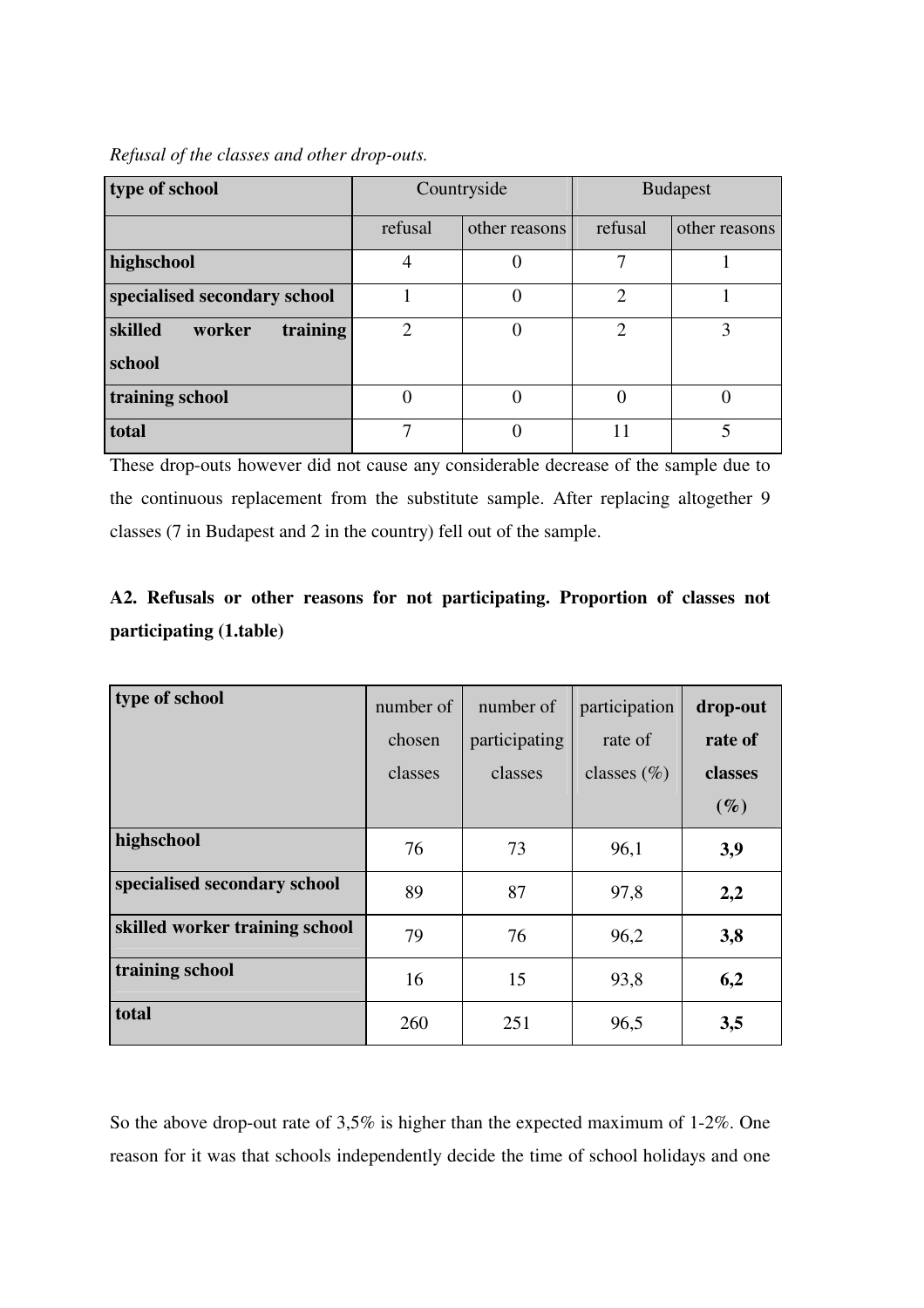part of them had Easter holiday at the end of March which made difficult even replacement.

#### **A3. Number of classes replaced because of non-participation**

At the same time of sampling we selected a 20%, layered substitute sample based on the same principles as the original sample. We chose a wider substitute sample than earlier assuming a greater rate of refusals and smaller participation of the institutions because on March 1st 1999 a new, stricter and scandalous drug act came into force. Reality proved that. The rate of refusals increased from 3,9% in 1995 to 6,9% in 1999. But the rate of drop-outs decreased because the change of the school structures became slower. So the rate of drop-outs fell back from 7,4% to 2%.

We replaced the drop-outs from the substitute sample according to the layers. We could only replace 14 schools from 23 (60%) due to shortage of time.

#### **B. STUDENT CO-OPERATION**

#### **B1 Refusals (proportion of student refusing)**

There were no remarks of open refusal on the classroom reports.

#### **B2. Unusable data**

We identified a questionnaire totally unusable if the sincerity of the questionnaire was given mark 3 (the qualification process and criteria is detailed above at the description of coding). But excluding a questionnaire was the right of the conductors only. If one of the coders found the questionnaire unusable he had to show it to the conductors and they made the final decision. It happened only in 7 cases (0,0011 %).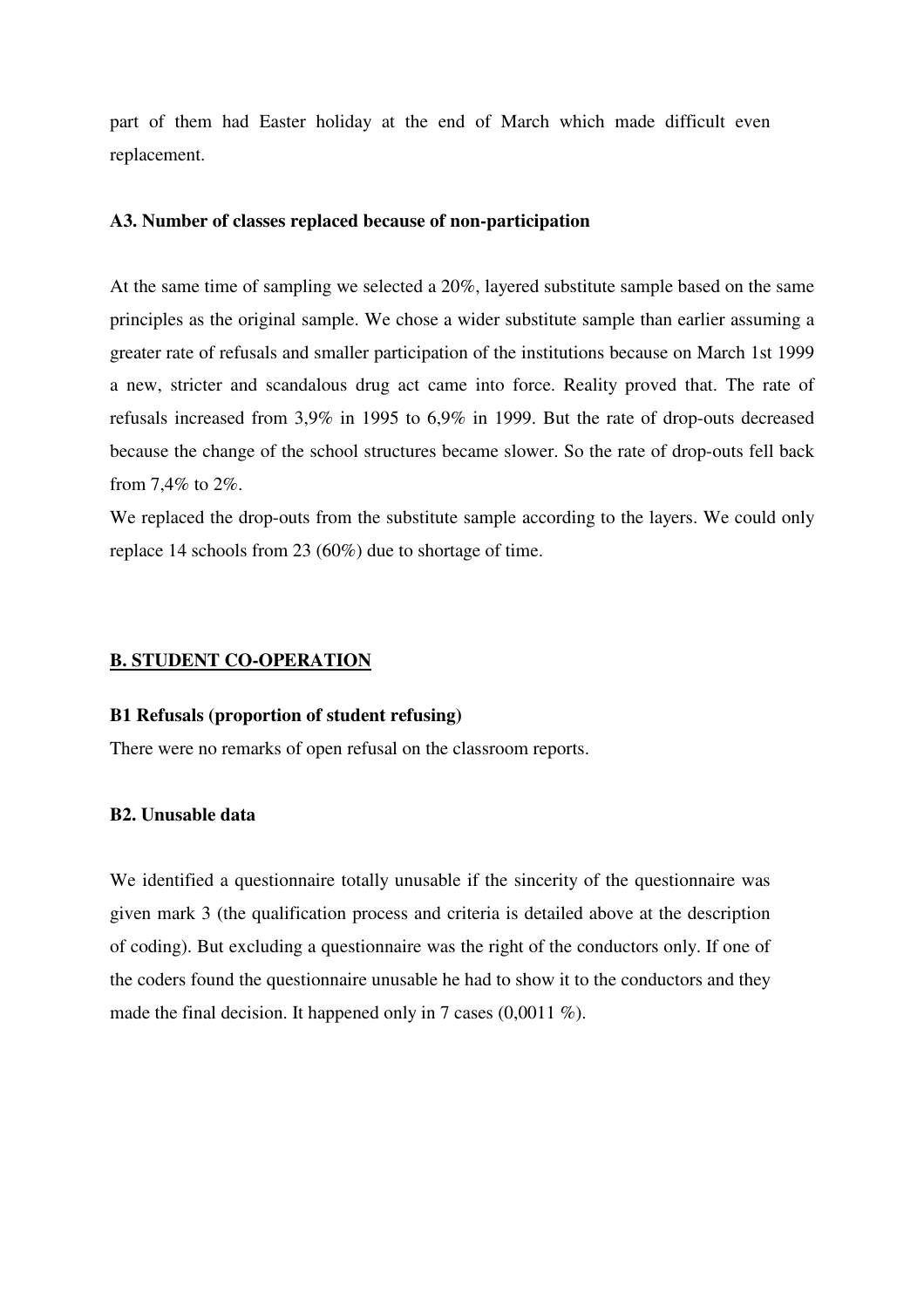#### **B3. Response rate**

| type of school    |      | number of students in     |       | number of participating |          | participation rate of the |      |                  |       |  |
|-------------------|------|---------------------------|-------|-------------------------|----------|---------------------------|------|------------------|-------|--|
|                   |      | the participating classes |       |                         | students |                           |      | students $(\% )$ |       |  |
|                   | boy  | girl                      | total | boy                     | girl     | total                     | boy  | girl             | total |  |
| highschool        | 821  | 1332                      | 2153  | 739                     | 1217     | 1957                      | 90,0 | 91,4             | 90,9  |  |
| specialised       | 1355 | 1199                      | 2554  | 1249                    | 1090     | 2339                      | 92,2 | 90,9             | 91,6  |  |
| secondary         |      |                           |       |                         |          |                           |      |                  |       |  |
| school            |      |                           |       |                         |          |                           |      |                  |       |  |
| skilled<br>worker | 1375 | 687                       | 2062  | 1185                    | 625      | 1810                      | 86,2 | 91,0             | 87,8  |  |
| training school   |      |                           |       |                         |          |                           |      |                  |       |  |
| training school   | 166  | 218                       | 384   | 132                     | 183      | 315                       | 79,5 | 83,9             | 82,0  |  |
| total             | 3717 | 3436                      | 7153  | 3305                    | 3115     | 6421                      | 88,9 | 90,7             | 89,8  |  |

The above response numbers show the absence ratio because open refusal did not happen. Most of the students were ill (on the average 0,93 girl and 0,98 boy in a class). A smaller part of them was absent with permission (0,2 person) and some of them for unknown reasons (0,15 person). The response rate of the students differs in each school type. Absence because of illness or for unknown reason was higher than the average in skilled worker training and training schools.

#### **B4 Overall assessment of student co-operation**

During questioning open refusal did not happen. We received questionnaires qualified as unusable from 99.9% of the students present at the questioning. The 10,2 rate of drop-outs of individuals is mostly due to absence (0,00011% unusable questionnaire).

#### **C. STUDENT COMPREHENSION**

**C1. Incomplete questionnaires (Number and proportion of finished and unfinished**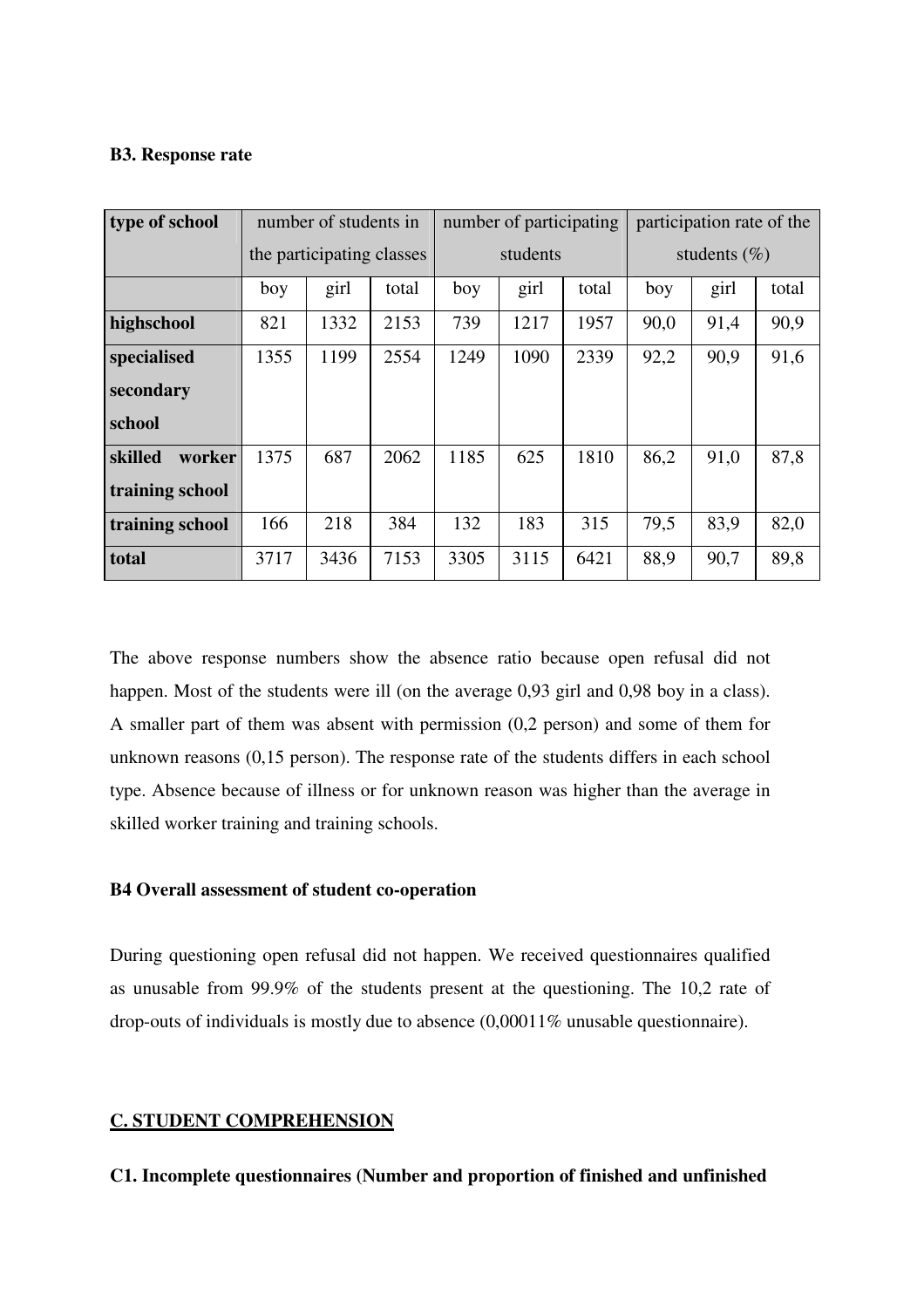#### **questionnaires)**

We regarded the questionnaires as unfinished where the last quarter or more of the questions were unanswered. The rate of these – not answered at least from ESP37 – in the national sample is 1,8%, among the students born in 1983 2,6%.

The number of students giving in unfinished questionnaires is diverse in the different school types. Students of training schools and especially in skilled worker schools could not finish the questionnaire or at least finished 3/4 of the questions (the rate of the unfinished questionnaires is twice of the average in these schools, 5,2%).

#### **C2. Average time to complete questionnaire**

The average time of completion was 46,37 minutes which is diverse in the different school types. It exceeded the time of one lecture in training schools and skilled worker training schools.

| IDOT time of answering /min./ |                   |       |  |  |  |  |
|-------------------------------|-------------------|-------|--|--|--|--|
| highschool                    | Mean              | 43,68 |  |  |  |  |
|                               | N                 | 59    |  |  |  |  |
|                               | Std.<br>Deviation | 5,92  |  |  |  |  |
| spec. sec.                    | Mean              | 45,67 |  |  |  |  |
| school                        | N                 | 72    |  |  |  |  |
|                               | Std.<br>Deviation | 6,40  |  |  |  |  |
| skilled                       | Mean              | 49,07 |  |  |  |  |
| worker t.                     | N                 | 68    |  |  |  |  |
| school                        | Std.<br>Deviation | 9,18  |  |  |  |  |
| training                      | Mean              | 52,18 |  |  |  |  |
| school                        | N                 | 13    |  |  |  |  |
|                               | Std.<br>Deviation | 9,74  |  |  |  |  |
| Total                         | Mean              | 46,60 |  |  |  |  |
|                               | N                 | 213   |  |  |  |  |
|                               | Std.<br>Deviation | 7,88  |  |  |  |  |

#### **Report**

## **C3. Data collection leaders comments about the interest and serious of the students**

In 81% of the classes the questioners reported on no or little disorders. It happened only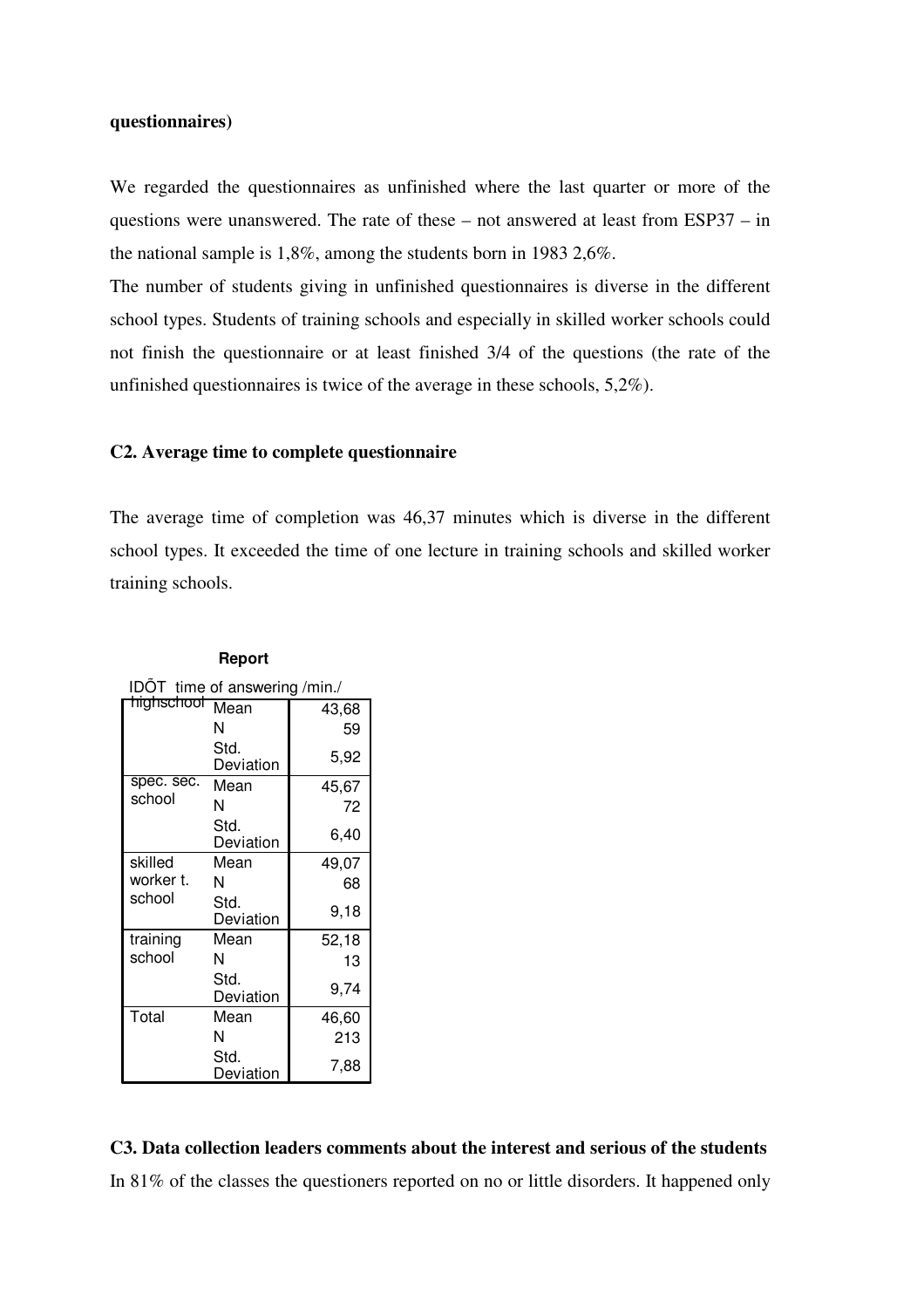in 7 classes (3,3%) that the majority of the students disturbed the procedure.

|         |                                     | Frequency | Percent | Valid<br>Percent | Cumulative<br>Percent |
|---------|-------------------------------------|-----------|---------|------------------|-----------------------|
| Valid   | no                                  | 97        | 44,3    | 44,9             | 44,9                  |
|         | 2 some students                     | 80        | 36,6    | 37,1             | 81,9                  |
|         | 3 less than half of the<br>students | 19        | 8,8     | 8,9              | 90,8                  |
|         | 4 half of the students              | 13        | 5,8     | 5,9              | 96,7                  |
|         | 5 more than half of students        |           | 3,3     | 3,3              | 100,0                 |
|         | Total                               | 216       | 98,8    | 100,0            |                       |
| Missing | <b>System Missing</b>               | 3         | 1,2     |                  |                       |
|         | Total                               | 3         | 1,2     |                  |                       |
| Total   |                                     | 219       | 100,0   |                  |                       |

**RENDZAV Disorders during questioning**

The occurring disorders meant laughing (48,3%), whispering (2,3%), remarks in no connection with the questionnaire (11%), remarks on drugs (4,6%), discussing the questions (1,4%), criticising the questions (0,5%).

| type of disorder                          | number of the |
|-------------------------------------------|---------------|
|                                           | classes       |
| Giggles or eye makings to the class mates | 106           |
| Loud comments                             |               |
| other kinds of comments                   |               |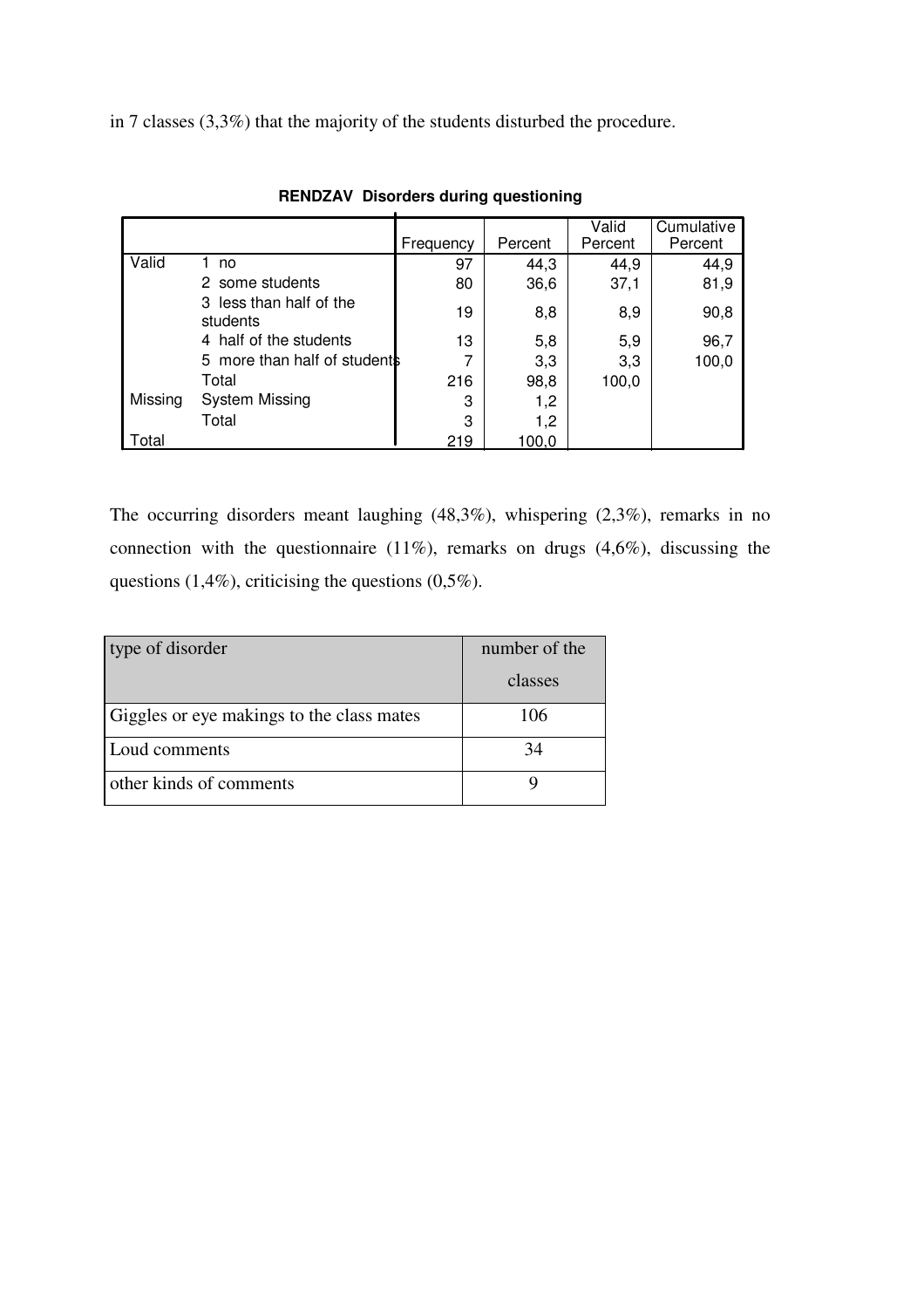#### **C4. Data collection leaders comments about interest and serious of the students**

Almost each student in the majority of the classes (70%) was interested in the questionnaire and most of the showed interest in 16,5% of the classes. Only a tiny part of the classes showed disinterest.

|         |                                  | Frequency | Percent | Valid<br>Percent | Cumulative<br>Percent |
|---------|----------------------------------|-----------|---------|------------------|-----------------------|
| Valid   | all of them                      | 118       | 53,9    | 54,3             | 54,3                  |
|         | 2 almost all of them             | 55        | 25,2    | 25,3             | 79,6                  |
|         | 3 great part of them             | 36        | 16,5    | 16,7             | 96,3                  |
|         | 4 half of them                   | 6         | 2,5     | 2,5              | 98,8                  |
|         | 5 less than half of the students | 2         | ,7      | ,7               | 99,5                  |
|         | 6 no one                         |           | ,5      | ,5               | 100,0                 |
|         | Total                            | 217       | 99,3    | 100,0            |                       |
| Missing | System Missing                   | 2         | ,7      |                  |                       |
|         | Total                            | 2         | ,7      |                  |                       |
| Total   |                                  | 219       | 100.0   |                  |                       |

**ÉRDEKEL Did the questionnaire interest the students?**

The rate of seriousness was similar. The majority of the students took the questionnaire serious in 96% of the classes, in the questioners' opinion.

|         |                          | Frequency | Percent | Valid<br>Percent | Cumulative<br>Percent |
|---------|--------------------------|-----------|---------|------------------|-----------------------|
| Valid   | 1 everybody              | 115       | 52,3    | 52,7             | 52,7                  |
|         | 2 almost everybody       | 63        | 28,8    | 29,0             | 81,6                  |
|         | 3 greater part of them   | 31        | 14,3    | 14,4             | 96,1                  |
|         | 4 half of them           | 6         | 2,7     | 2,7              | 98,8                  |
|         | 5 less than half of them | 2         | ,7      |                  | 99,5                  |
|         | 6 nobody                 |           | ,5      | .5               | 100,0                 |
|         | Total                    | 217       | 99,3    | 100,0            |                       |
| Missing | <b>System Missing</b>    | 2         | ,7      |                  |                       |
|         | Total                    | 2         |         |                  |                       |
| Total   |                          | 219       | 100.0   |                  |                       |

**KOMOLY Did they took the questionnaire**

## **C5. Comments on any specific problems**

The questioners did not report on any special problems in 97,7% of the classroom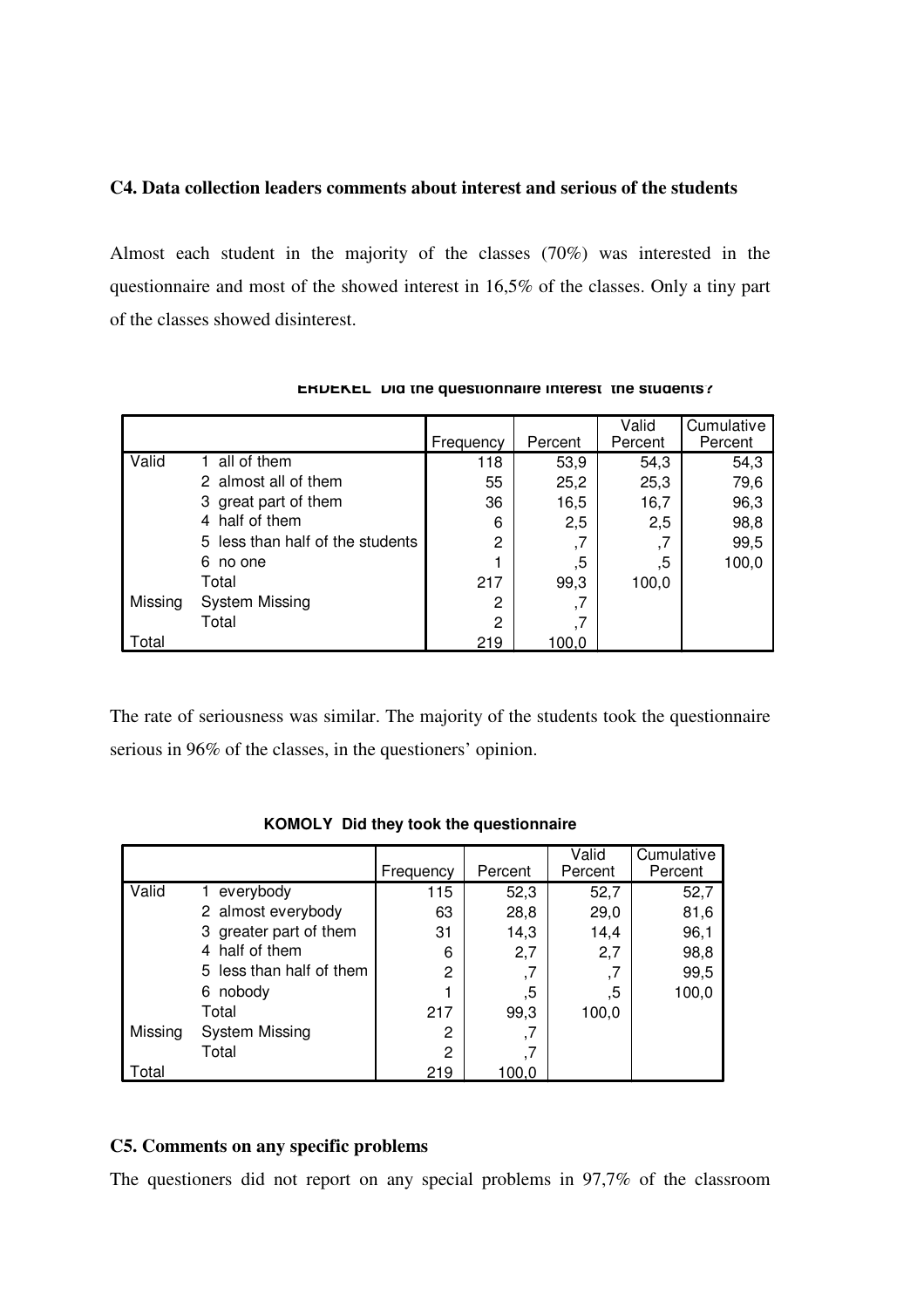reports. We found only 5 classes with special remarks. In three of them the students found it difficult to interpret the questions.

In skilled worker training schools and training schools questioning time lasted also in the break, because of the reading-understanding difficulties of the students.

#### **C6. Overall assessment of student comprehension**

In most of the questioned classes the students found the questionnaire interesting and took it seriously. We experienced criticising (1,9%) and understanding problems only in some cases. In 63% of the participating classes the questioning was completed in one lecture time (45 minutes). And just in 9% of the participating classes was the completion time more by 10 minutes (more than a break) than a lecture. In skilled worker training schools and training schools the rate of unfinished questionnaires was also higher. 97,4% of the students succeeded to complete more than 3/4 of the questions.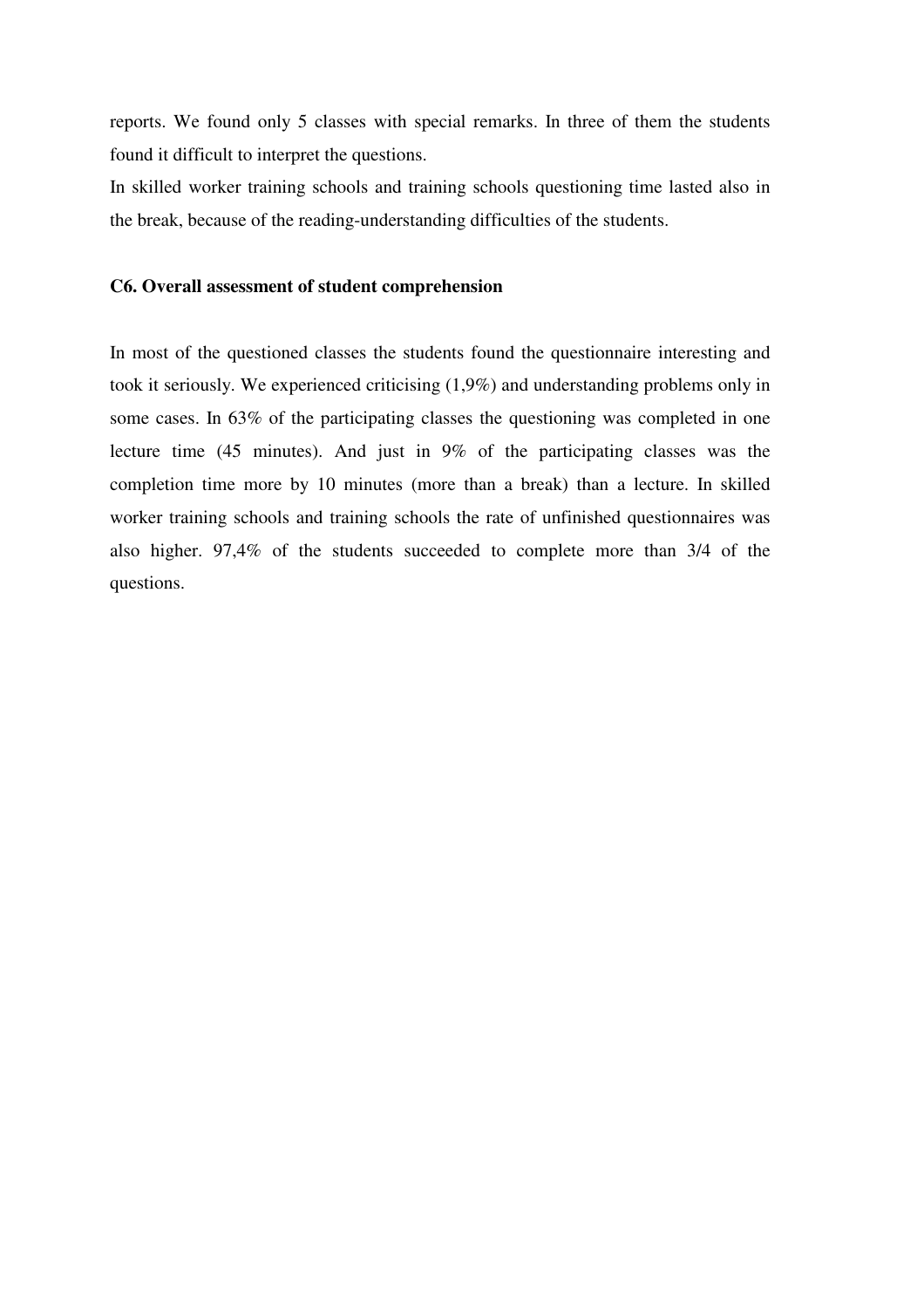# **APPENDIX**

1. Letter of request 2. Tables 3. Questionnaire 4. English translation of questionnaire 5. Instruction to the questioners 6. Coding instructions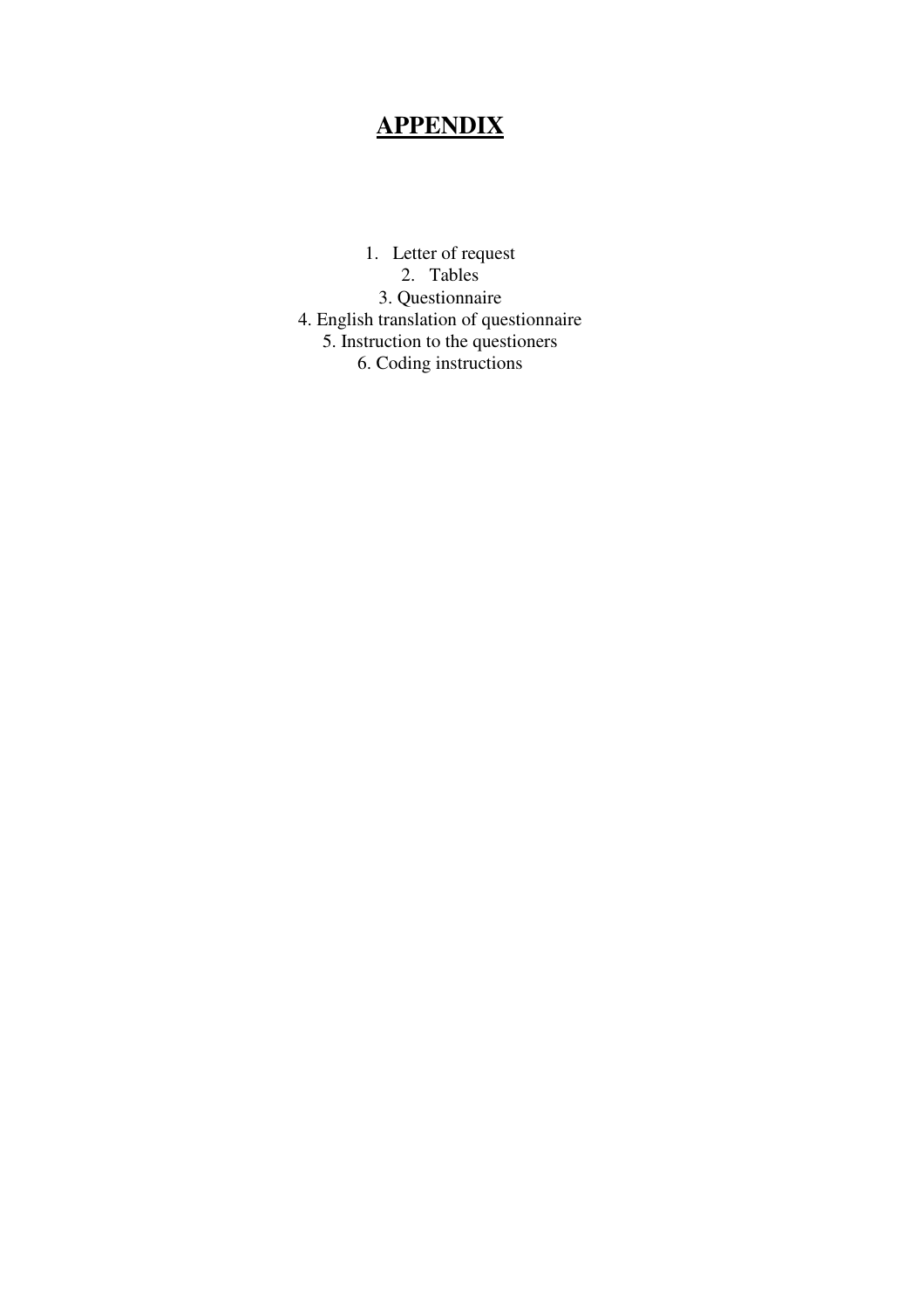## **Appendix 1.: Letter of request**

"Dear Sir/Madam,

In 1995 the Council of Europe started a periodically repeating survey of drug and alcohol consumption and the spread of smoking among secondary school students all over Europe. The second survey among the secondary school students of the age group 16 will be conducted in March 1999.

The epidemologic surveys conducted this far in Hungary show that drug consumption – even if it is just on the trying and occasional consumption level – is wide spread all over the country. The spreading of heavy alcohol consumption and smoking is shown in numerous previous studies. These facts should be enough to make the regular survey of the spreading consumption, the endangered population and the opinions about drugs, alcohol and smoking extremely important.

Earlier national and international studies proved that authentic information can be gathered by questioning in questionnaires secondary school students about the characteristics and spreading of drug and alcohol consumption and smoking, the attitudes towards these substances, and about the endangered groups. Repeating these surveys with regular intervals makes it possible to measure the changes. And all this yet means essential information for prevention and to work out an effective health care policy and test its efficiency.

In Hungary this survey is conducted by the research fellows of the Behavior Research Institution at the University of Economic Sciences sponsored by the National Scientific Research Fund and the Ministry of Youth and Sport. Data gathering will take place between 1-31 of March. The questionnaires are anonymous and do not contain any information which allows later identification of the students. The data are processed by computers and will be published only in summarized form, therefor nobody can get information about individuals, classes or schools.

Your school is in the randomly selected sample. So in March our data collecting research assistants will visit you.

Please help our colleague in this very important work essential to moderate the drug problem.

We will inform the schools participating in the research about the out-come of the survey.

Thank you for the cooperation in advance. Yours faithfully, conductors of the survey

Budapest, 20<sup>th</sup> February, 1999."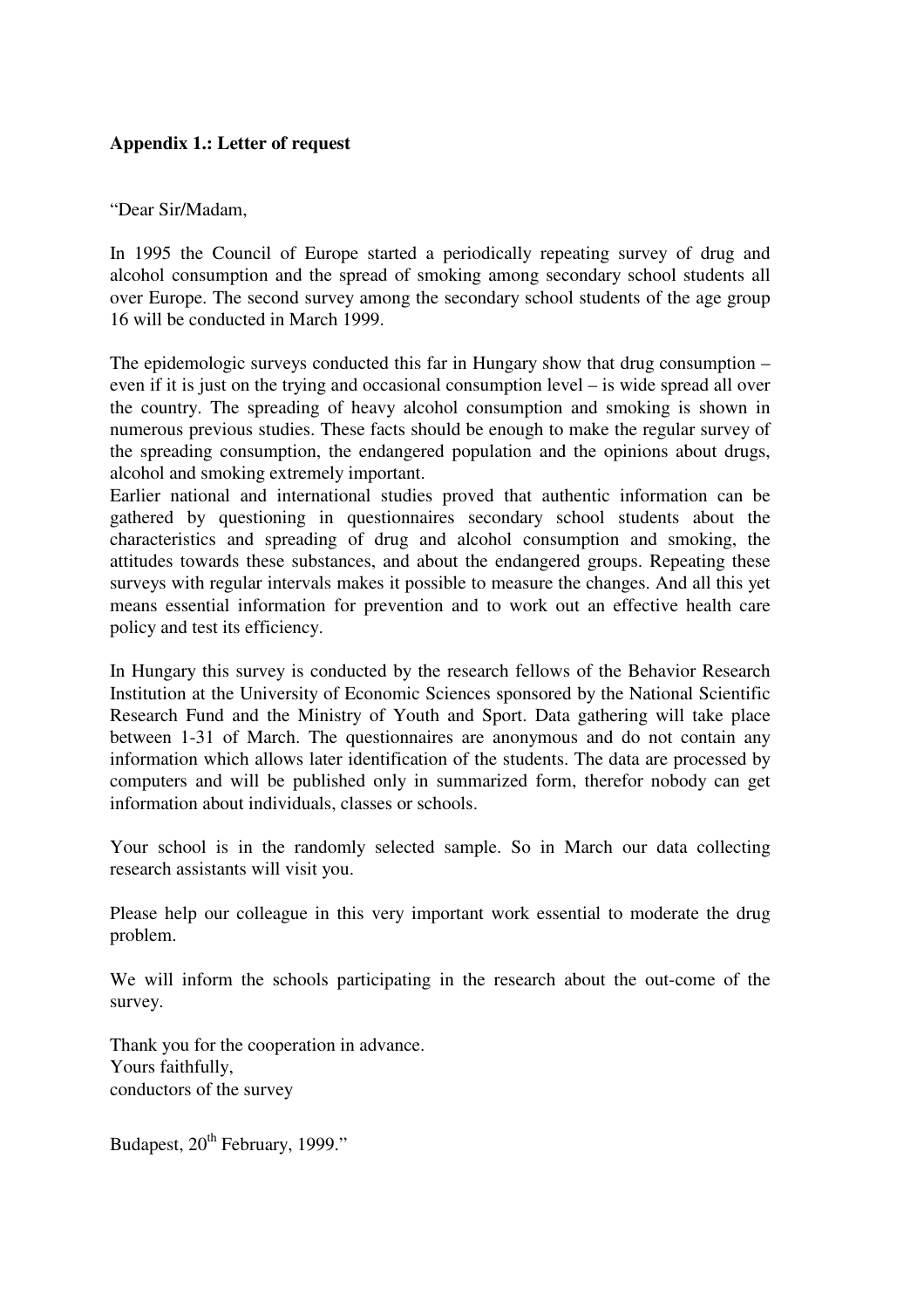# **Appendix 2.: Tables**

| Sampling frame and sample size |                        |                                                          |             |       |  |  |  |  |
|--------------------------------|------------------------|----------------------------------------------------------|-------------|-------|--|--|--|--|
| <b>Type of school</b>          |                        | Total number of Total number of Total number of students |             |       |  |  |  |  |
|                                | <b>classes</b><br>such | in such classes in from such classes in the              |             |       |  |  |  |  |
|                                | the country            | the sample                                               | sample      |       |  |  |  |  |
|                                |                        |                                                          | <b>Boys</b> | Girls |  |  |  |  |
| School category 1              | 2464                   | 76                                                       | 821         | 1332  |  |  |  |  |
| School category 2              | 2932                   | 89                                                       | 1355        | 1199  |  |  |  |  |
| School category 3              | 2767                   | 79                                                       | 1375        | 678   |  |  |  |  |
| School category 4              | 511                    | 16                                                       | 166         | 218   |  |  |  |  |
| number<br>Total<br>of          | 8674                   | 260                                                      | 3717        | 3436  |  |  |  |  |
| classes                        |                        |                                                          |             |       |  |  |  |  |

# **Table 1/1. Sample size and response rates**

| Sampling frame and sample size   |                                        |                                          |       |       |                       |       |       |
|----------------------------------|----------------------------------------|------------------------------------------|-------|-------|-----------------------|-------|-------|
| <b>Type of school</b>            | <b>Number</b><br>participating classes | of   Number<br>participating<br>students |       |       | of Response rate $\%$ |       |       |
|                                  |                                        | <b>Boys</b>                              | Girls | Total | <b>Boys</b>           | Girls | Total |
| School category 1                | 73                                     | 739                                      | 1217  | 1957  | 90,0                  | 91,4  | 90,9  |
| School category 2                | 87                                     | 1249                                     | 1090  | 2339  | 92,2                  | 90,9  | 91,6  |
| School category 3                | 76                                     | 1185                                     | 625   | 1810  | 86,2                  | 91,0  | 87,8  |
| School category 4                | 15                                     | 132                                      | 183   | 315   | 79,5                  | 83,9  | 82,0  |
| of<br>number<br>Total<br>classes | 251                                    | 3305                                     | 3115  | 6421  | 88,9                  | 90,7  | 89,8  |

# **Table 1/3. Did you notice any disturbances during completion of the forms?**

|                                             | <b>Absolute numbers</b> |
|---------------------------------------------|-------------------------|
| No                                          |                         |
| Yes, from few students                      |                         |
| Yes, from less than half of the students    |                         |
| <b>Yes, from about half of the students</b> |                         |
| Yes, from more then half of the students    |                         |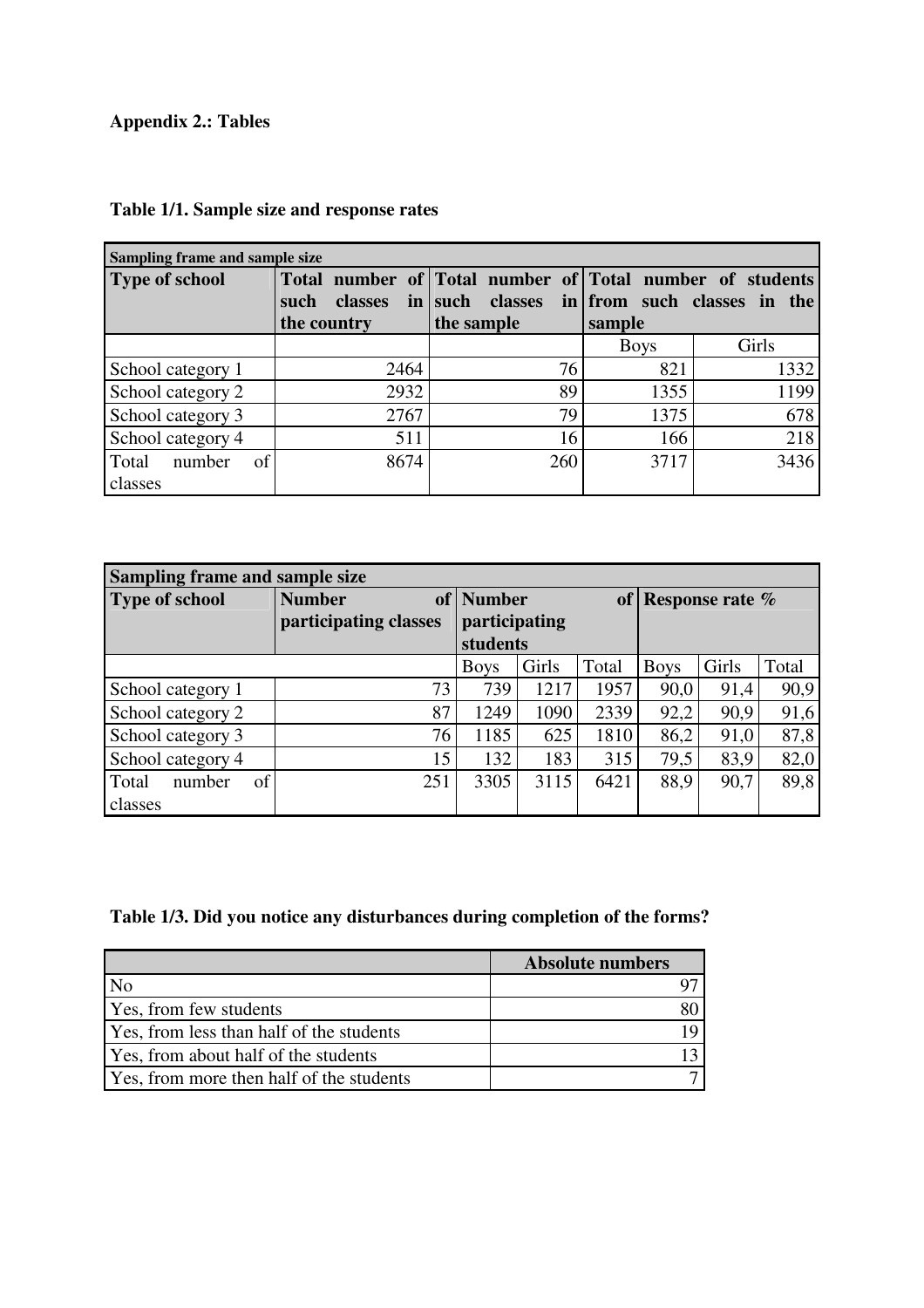## **Table 1/4. What kind of disturbances?**

|                                           | <b>Absolute numbers</b> |
|-------------------------------------------|-------------------------|
| Giggles or eye makings to the class mates |                         |
| Loud comments                             |                         |
| Other kinds of comments                   |                         |

## **Table 1/5. Did you find the students interested in the survey?**

|                        | <b>Absolute numbers</b> |
|------------------------|-------------------------|
| Yes, all of them       |                         |
| Nearly all of them     | 55                      |
| Majority of them       | 36                      |
| About half of them     |                         |
| Less than half of them |                         |
| Nearly no one of them  |                         |
| No one                 |                         |

## **Table 1/6. Did you find that the students worked seriously?**

|                        | <b>Absolute numbers</b> |
|------------------------|-------------------------|
| Yes, all of them       |                         |
| Nearly all of them     | 63                      |
| Majority of them       |                         |
| About half of them     |                         |
| Less than half of them |                         |
| Nearly no one of them  |                         |
| No one                 |                         |

# **Table 1/7. Average time for the class to complete the questionnaires?**

| <b>Average time:</b> | 46,6 | minutes |
|----------------------|------|---------|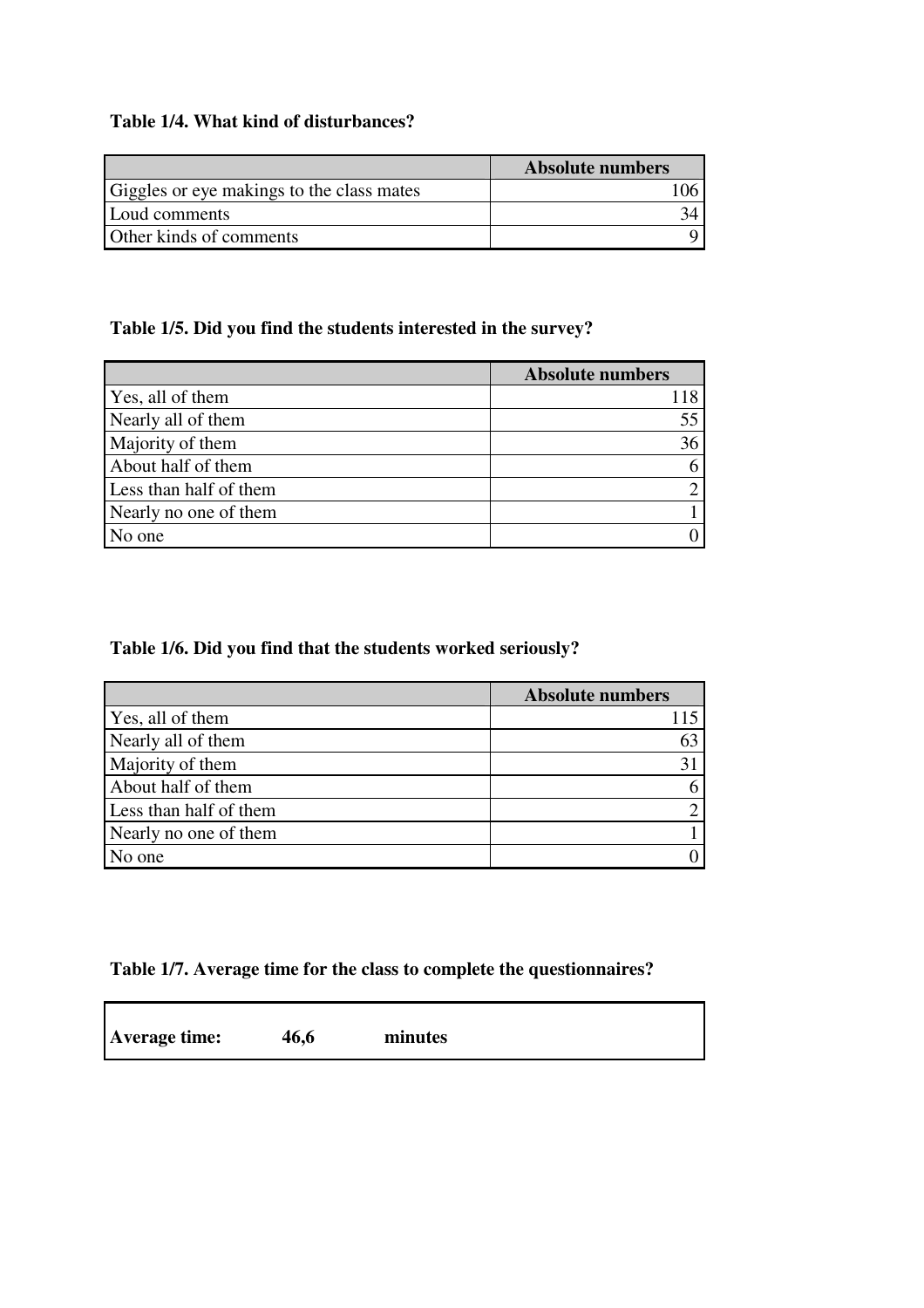# **Appendix 4. INSTRUCTIONS TO THE QUESTIONERS**

## **1. PREPARATION OF QUESTIONING, CONTACT WITH SCHOOLS**

- Contact the headmaster of the school (or other competent person) and class teacher according to the data on the questioning card or based on latest information from the telephone book.
- Tell them that it is an international survey conducted in Hungary by the Behaviour Research Centre at the Budapest University of Economic Sciences. Refer to the letter of request written by the conductors of the survey (Zsuzsanna Elekes, Borbála Paksi). If they did not received it, tell them its content and show them your own copy.
- **Write on the questioning card whether contacting the school was successful or not.** If it was successful (1). If not because of missing school, school type, grade (2). If the headmaster (3), the class teacher (4) denied co-operating or there were any other problems (5) (e.g. the students had professional practice at the time of questioning)
- Before questioning try not to show the questionnaire to the teachers and do not leave it at the school for pre-studying. We do not want them to prepare the students for questioning. We ask not only information about consumption but also knowledge and attitude.
- **Do not go to a school** that you attended earlier or any relatives attend it now or teach there, so **where you are not an independent, outside person.**

## **2. CHOOSING THE CLASS TO BE QUESTIONED IN EACH SCHOOL, EACH GRADE:**

- In the sample the classes of each school are marked with **serial numbers**. Apply the following procedure to identify the classes: If in the school there is a similar method of marking, namely they use serial numbers to mark classes, then question the class marked with the same number according to the sample. If the classes are not marked with numbers but with the alphabet then "A" is the first class, "B" is the second one and so on. If the classes have names – for example they are named by professions, then sort the classes in alphabetic order and choose the right ones.
- This selecting method should be used only for those set of classes of school type (highschool, specialized secondary school, skilled worker training school, training school) indicated in the sample. Do not apply the method in adult education or in the classes educated after the final examination. The first two numbers of the identification numbers show the type of school: 21=highschool, 22=special secondary school, 23=skilled worker training school, 24= training school.
- If we have to question the third class and there are only two classes in the chosen grade at the school then  $A=1$ ,  $B=2$ ,  $A=3$  so we have to question class "A".
- If a class or the entire school refuses to answer the questionnaire or there is no grade in the school marked in the sample (e.g. if it is a night school for adults) please turn to the instructor of the research.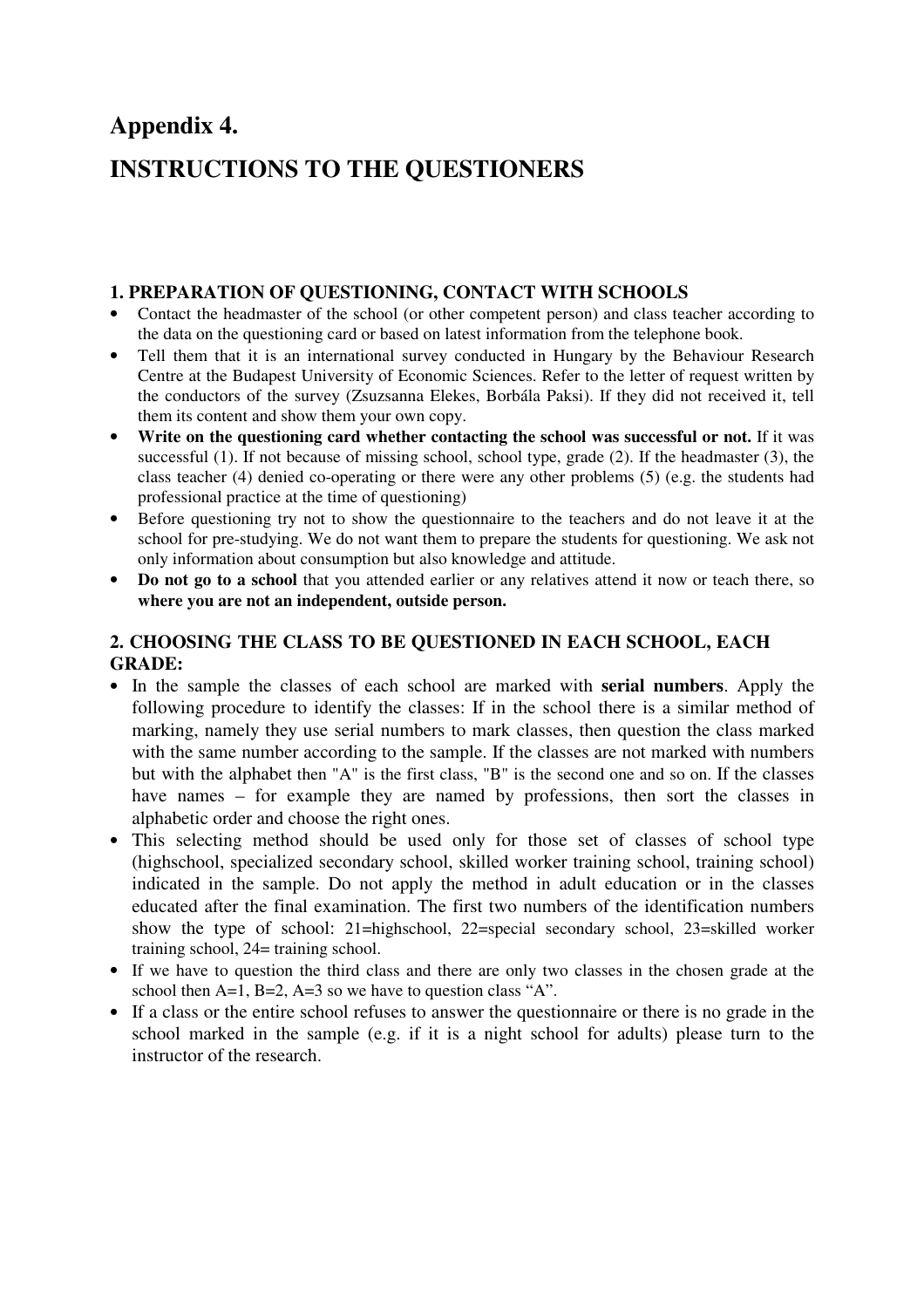## **3. THE QUESTIONING**

/a. During the questioning **only the questioner is present**

- Ask the teacher to leave you alone with the class, as the presence of a person known by the students might alter the fill-in. And our duty is to guarantee the standard circumstances of surveying.
- /b. The duty of the questioner in the class
- It is to tell them they were participating in a sociology study conducted all over Europe which is set to learn more about the habits of the younger generation. We are questioning 6000 students all over Hungary.
- **Ask them to help** our research.
- Underline that the questionnaire is **anonymous**, there is no identification number, so the students or classes cannot be identified. Nobody from the school can access the questionnaires. Only summarized results will be published at the completion of the survey.
- The questionnaire is not a test, there are no right and wrong answer.
- If somebody does not or cannot answer a question, the question should be left blank. **Filling in the questionnaires is voluntary, but it is important to us that they give answers to as many questions as they can.**
- Hand out the questionnaires and ask them not to talk to each other while filling in, because **we are interested in their own opinion**. Let them read the note on the first page.

## **Tell them:**

- There might be some words or phrases they don't know. That is why we attached a defining dictionary (on the last page). **For those questions explained in the dictionary we cannot give further explanation.**
- If there are other questions, problems they should put their hand up and we will help them. (Let's not disturb each other with loudly asked questions.)
- If they marked the wrong answer ask them to cross it out (hatch it).
- Ask the students to fill in the questionnaire in ink.
- **The questioner should not walk in the class** but help the questioning with his behavior.
- **The questioner should not behave like a teacher.** Do not instruct the students but ask them to cooperate.

## **4. COLLECTING THE QUESTIONNAIRES**

- **Put an envelope on the front table**. When the students are finished they should put the questionnaires into the envelope. When everybody finished staple the envelope in front of them to demonstrate nobody can look into it. **Do not read the questionnaires in front of the students.**
- **Do not show the questionnaires to anyone.**
- **If you go out of the class write the identification numbers, the grade and the number of the class on the envelope.** Do not write the name of the school on the envelope!

## **5. FILLING IN THE CLASSROOM REPORT**

• **Fill in the classroom report with the help of the class teacher**, and ask them to sign it. This report must be signed by the questioner as well.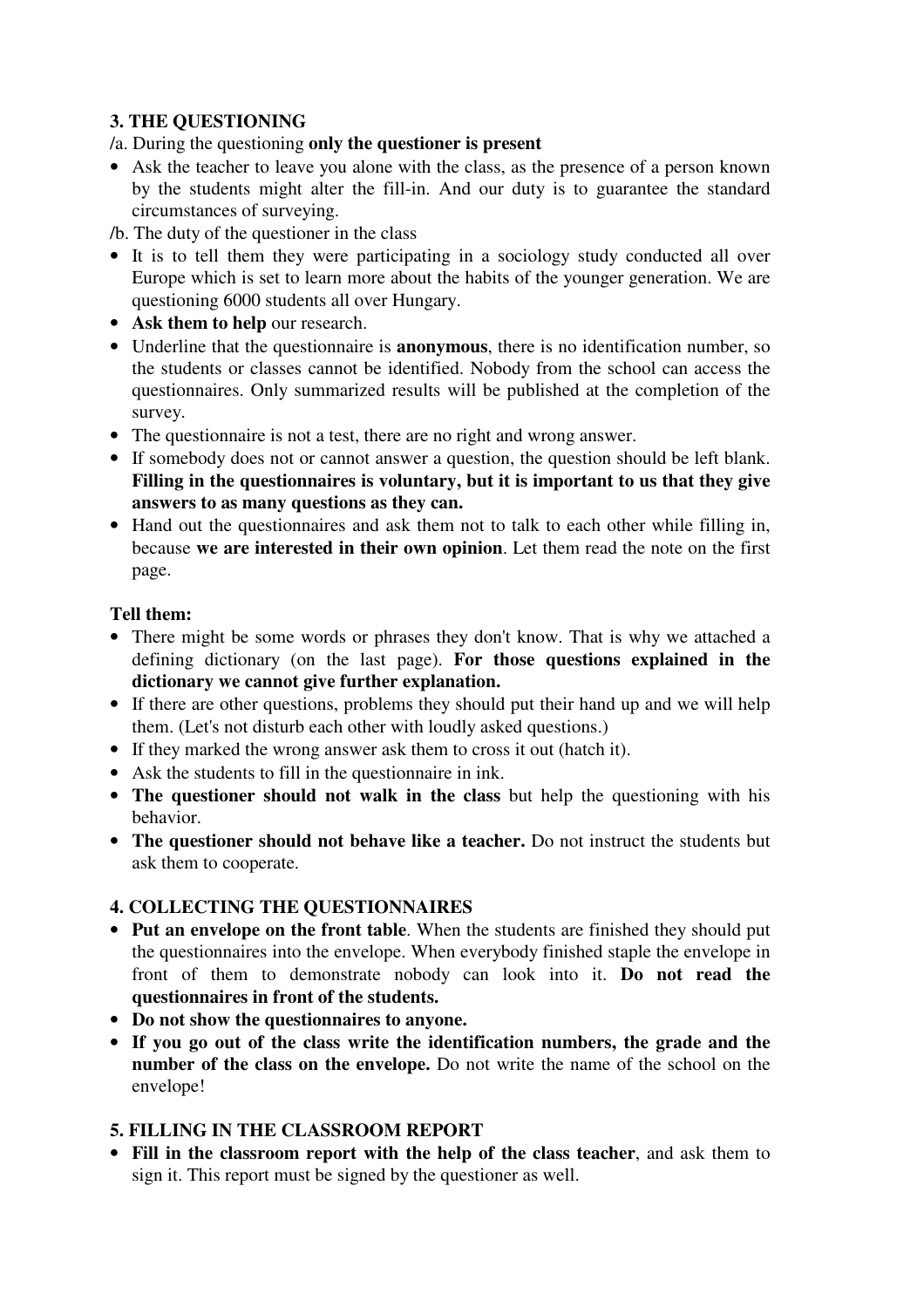- Put the same **identification numbers** on the classroom report as on the envelop.
- It is important to find out the name of the prevention program!
- The questioner has to indicate the prevention program in Q6A if it is included in the timetable.
- Mark the profession of the outside expert e.g. policeman, psychologist.
- Indicate all the remarks in Q4, which was not, mentioned anywhere else e.g. someone left the class so denied cooperation).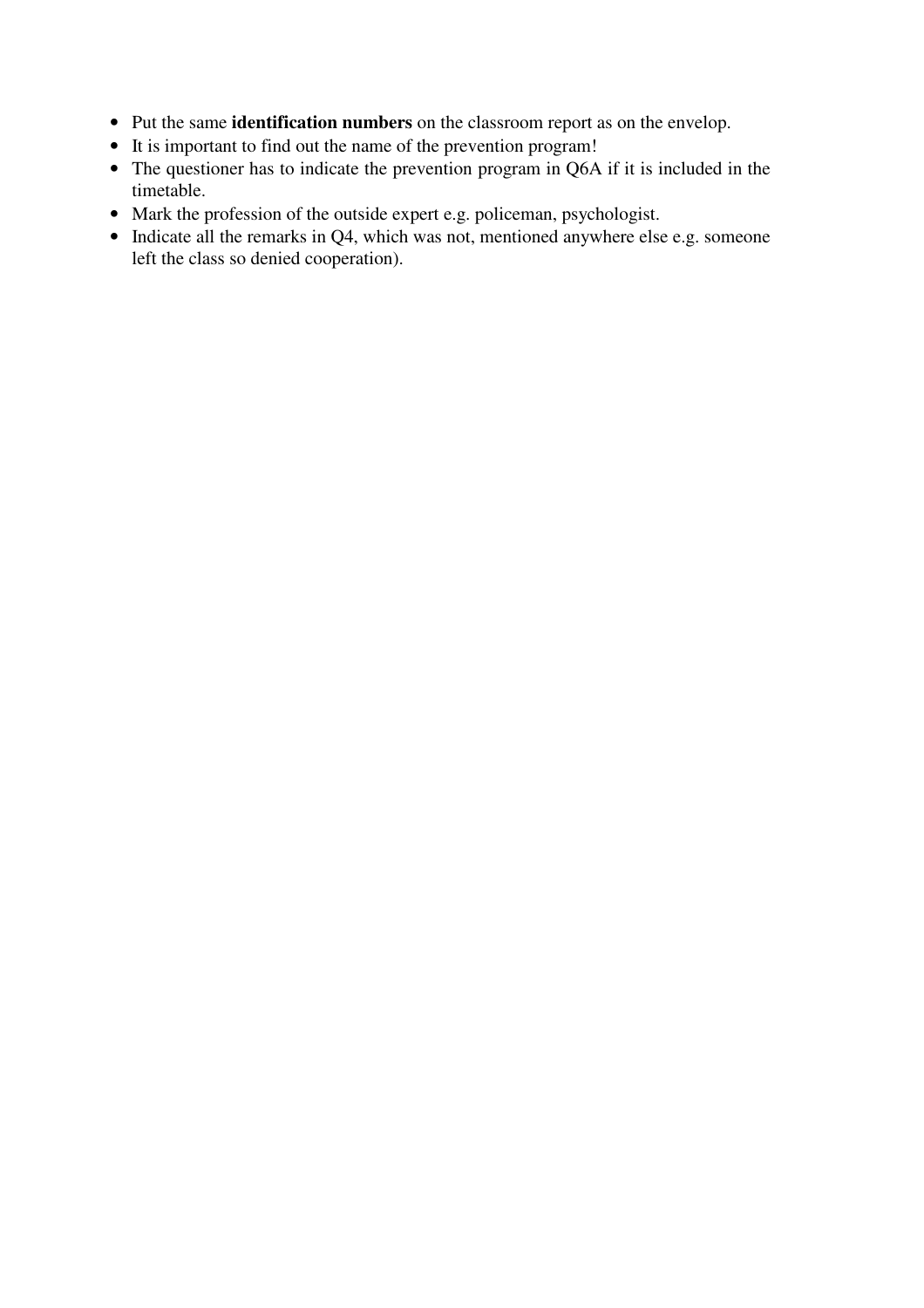# **Appendix 6. CODING INSTRUCTIONS**

## **GENERAL PREPARATIONS:**

- 1. Check the number of the questionnaires in the envelope. *If it is not the same number as it is on the classroom report write it on the envelope in red ink.*
- 2. Check the identification numbers on the envelope and the classroom reports and look it up in the appendix of coding instructions. If they are the same write them on the questionnaires (1-9 code squares). *If any problems occur then turn to the conductors of the survey.*
- 3. Use a red pen for coding or marking anything in the questionnaires (if you made a mistake paint it over with corrector).

| <b>Serial number</b><br>of the code | <b>Coded information</b>                                                         |
|-------------------------------------|----------------------------------------------------------------------------------|
| square                              |                                                                                  |
| $1-9$                               | <b>IDENTIFICATION OF THE SCHOOL:</b>                                             |
|                                     | Identification numbers of the school written on the classroom report and the     |
|                                     | envelop.                                                                         |
|                                     | Content of the identification numbers of the school:                             |
|                                     | 1-2 Type of school                                                               |
|                                     | 3-4 Code of the settlement                                                       |
|                                     | 5-9 Serial number of the school                                                  |
| 10                                  | Grade:                                                                           |
|                                     | If the answer is invalid or the data are not the same on the envelope and the    |
|                                     | classroom report turn to the conductors of the survey.                           |
|                                     | $1$ – first grade                                                                |
|                                     | $2$ – second grade                                                               |
|                                     | $3 - third$ grade                                                                |
|                                     | $4$ – forth grade                                                                |
|                                     |                                                                                  |
| 11                                  | Serial number of the class:                                                      |
|                                     | Write the serial numbers according to the alphabet.:                             |
|                                     | "A"<br>1                                                                         |
|                                     | B<br>$\overline{2}$                                                              |
|                                     | "C" and so on<br>3                                                               |
|                                     | If the answer is invalid or there are any problems turn to the conductors of the |
|                                     | survey.                                                                          |
| $12 - 13$                           | Serial number of the students:                                                   |
|                                     | Simply number the questionnaires in the envelope. So the first serial number is  |
|                                     | always 1 in the case of each envelope.                                           |
| 14                                  | Code of the settlement 2. - type of the settlement (place of the school can be   |
|                                     | found in appendix I. list of the Hungarian towns in appendix II.)                |
|                                     | 1. capital                                                                       |
|                                     | 2. chief town of the county                                                      |
|                                     | 3. other town                                                                    |
|                                     | 4. village                                                                       |
| 15                                  | <b>Church or secular school</b>                                                  |
|                                     | Code the answer of Q7 on the classroom report.                                   |
| <b>16</b>                           | Has there been or is there a prevention programme at the school:                 |

CONTENT OF THE CODE SQUARES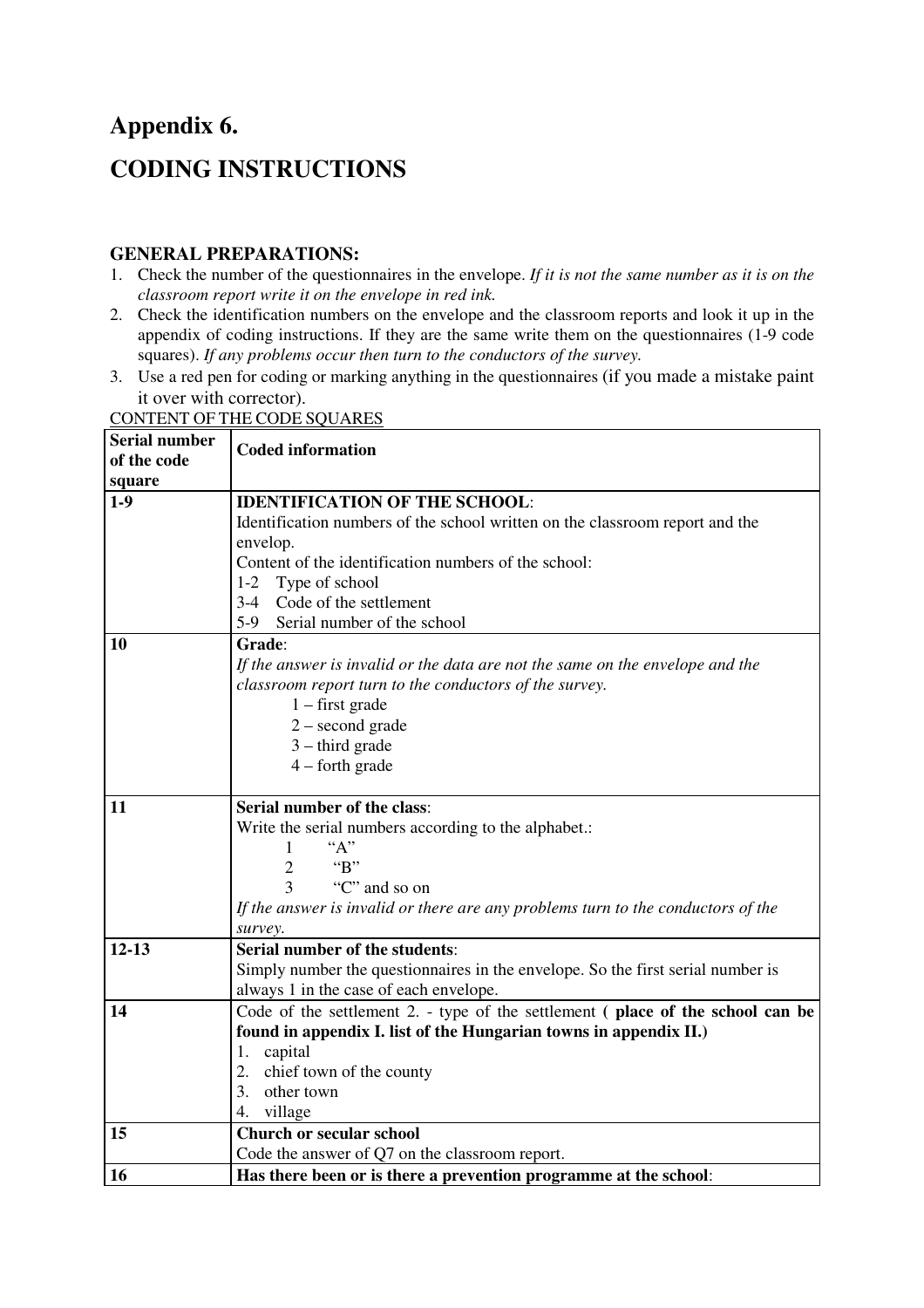|           | Code the answer of Q5 on the classroom report.                                        |
|-----------|---------------------------------------------------------------------------------------|
| 17        | Type of the prevention programme I.                                                   |
|           | Code the answer of Q6/A on the classroom report.                                      |
| 18        | Type of the prevention programme II.                                                  |
|           | Code the answer of Q6B on the classroom report if one answer is marked:               |
|           | 1 - teacher of the school                                                             |
|           | 2 - outside expert                                                                    |
|           | 3 - drug user                                                                         |
|           | If several answers are marked apply the following codes:                              |
|           | 4 - teacher of the school + outside expert                                            |
|           | $5 - \text{teacher of the school} + \text{drug user}$                                 |
|           | $6$ – outside expert + drug user                                                      |
|           | $7 - all$ of them                                                                     |
| 19-20     | Year of birth                                                                         |
|           | Code the answer of Q2 in the questionnaire, only the last two digits.                 |
|           | In the case of lack of answer leave the code square blank                             |
| $21 - 22$ | The school term average of the students                                               |
|           | Code the answer of Q5 in the questionnaire. If 3,65 is written code 37 and use        |
|           | the general rules of rounding if necessary. If someone dropped out code 10.           |
|           | In the case of lack of answer leave the code square blank                             |
| 23        | The opinion of the coder about the reliability and validity of the questionnaire. Use |
|           | a scale of 3 levels to evaluate it                                                    |
|           | $1$ – reliable and valid                                                              |
|           | $2$ – partly reliable                                                                 |
|           | $3$ – unreliable and invalid                                                          |
|           | The criteria to evaluate the questionnaires can be found in appendix III.             |
| 24-25     | The identification numbers of the questioner: appendix IV.                            |
| 26-27     | Code of the district in Budapest - self-code                                          |

In the case of lack of answer cross the code square with a red line.

In course of coding you not only have to fill in the code squares but also to check the whole questionnaire in order to clear-cut the answers.

If the students were allowed to mark several answers we always drew their attention to that at the given question.

If several answers are marked where it is not allowed follow the next procedure:

- If there are several answers for one question but it is obvious by the way of filling which one is right, circle the right answer with red.
- If you cannot decide which is the right answer apply the following method:
- If the student gave two answers following each other first code the higher then the lower number by turns.
- If the answer shows an interval mark the mean value.
	- If the student marked two end values e.g. agrees and does not agree at the same time - the answer is invalid.

EVALUATING THE RELIABILITY AND VALIDITY OF THE QUESTIONNAIRE

1. Make sure that the students answered the questions about his sex and year of birth. If he did not do so the questionnaire is unreliable.

#### *Try to guess the sex based on the classroom report.*

2. Check if there are systematic answers e.g. he always marks the first column. This is a factor of unreliability.

3. Another factor of unreliability is the row of inconsistent answers especially in connection with